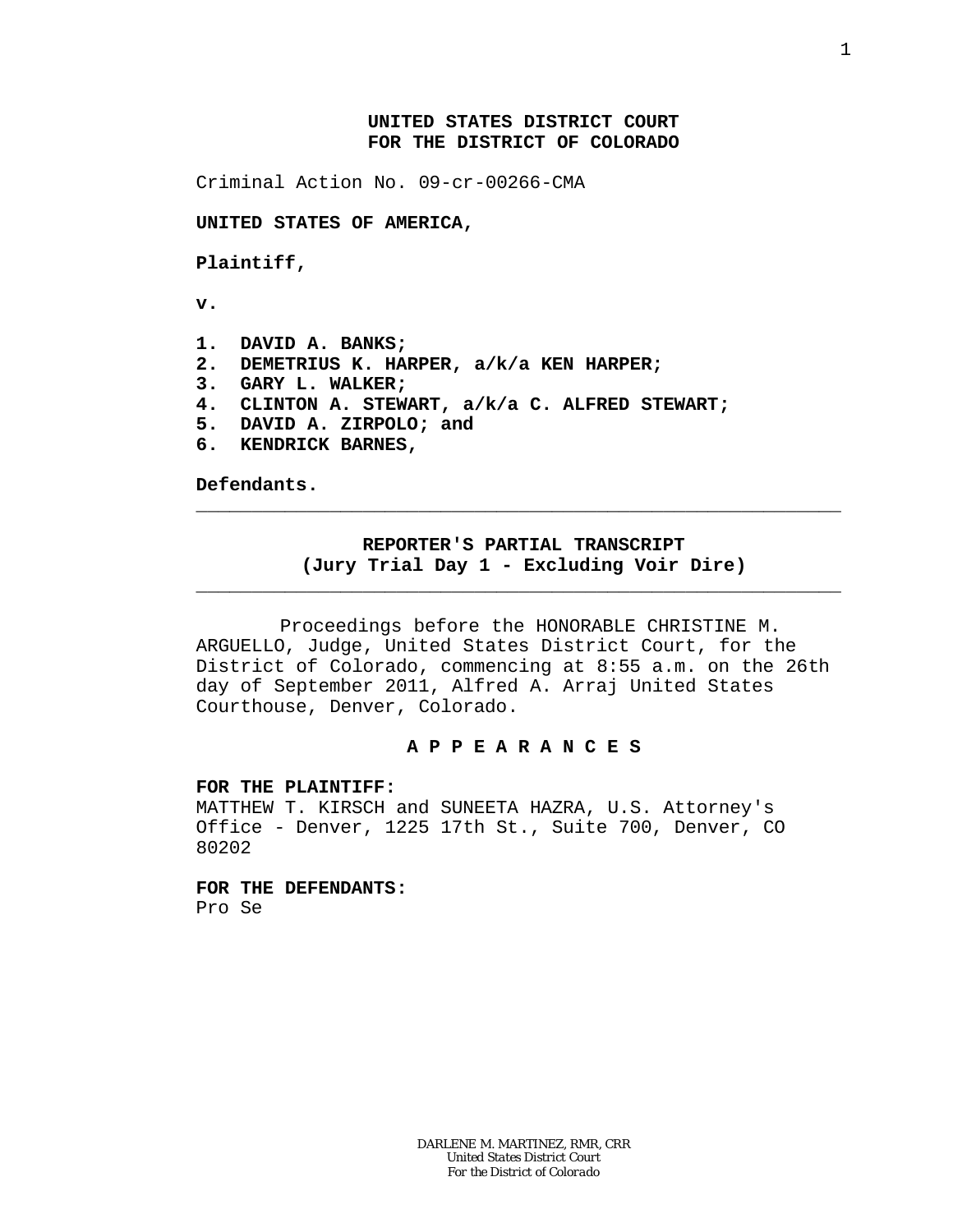| $\mathbf 1$ | SEPTEMBER 26, 2011                                       |
|-------------|----------------------------------------------------------|
| 2           | (Proceedings commence at 8:55 a.m.)                      |
| 3           | THE COURT: You may be seated.                            |
| 4           | Court calls Criminal Case No. 09-cr-00266-CMA,           |
| 5           | encaptioned the United States of America v. David A.     |
| 6           | Banks, Demetrius K. Harper, Gary L. Walker, Clinton A.   |
| 7           | Stewart, David A. Zirpolo and Kendrick Barnes.           |
| 8           | Would the parties enter their appearances.               |
| 9           | MR. KIRSCH: Good morning, Your Honor, Matthew            |
| 10          | Kirsch and Suneeta Hazra representing the United States. |
| 11          | We also have with us at counsel table our advisory       |
| 12          | witness, FBI Special Agent John W. Smith.                |
| 13          | MS. HAZRA: Good morning.                                 |
| 14          | THE COURT: Good morning.                                 |
| 15          | MR. BARNES: Good morning, Your Honor,                    |
| 16          | Kendrick Barnes representing himself.                    |
| 17          | THE COURT: Good morning.                                 |
| 18          | MR. ZIRPOLO: Good morning, Your Honor, David             |
| 19          | Zirpolo representing himself.                            |
| 20          | MR. BANKS: David Banks, representing myself.             |
| 21          | MR. WALKER: Good morning, Your Honor, Gary Walker,       |
| 22          | representing myself.                                     |
| 23          | MR. HARPER: Demetrius Harper, Your Honor,                |
| 24          | representing myself.                                     |
| 25          | MR. STEWART: Good morning, Your Honor, Clinton           |

2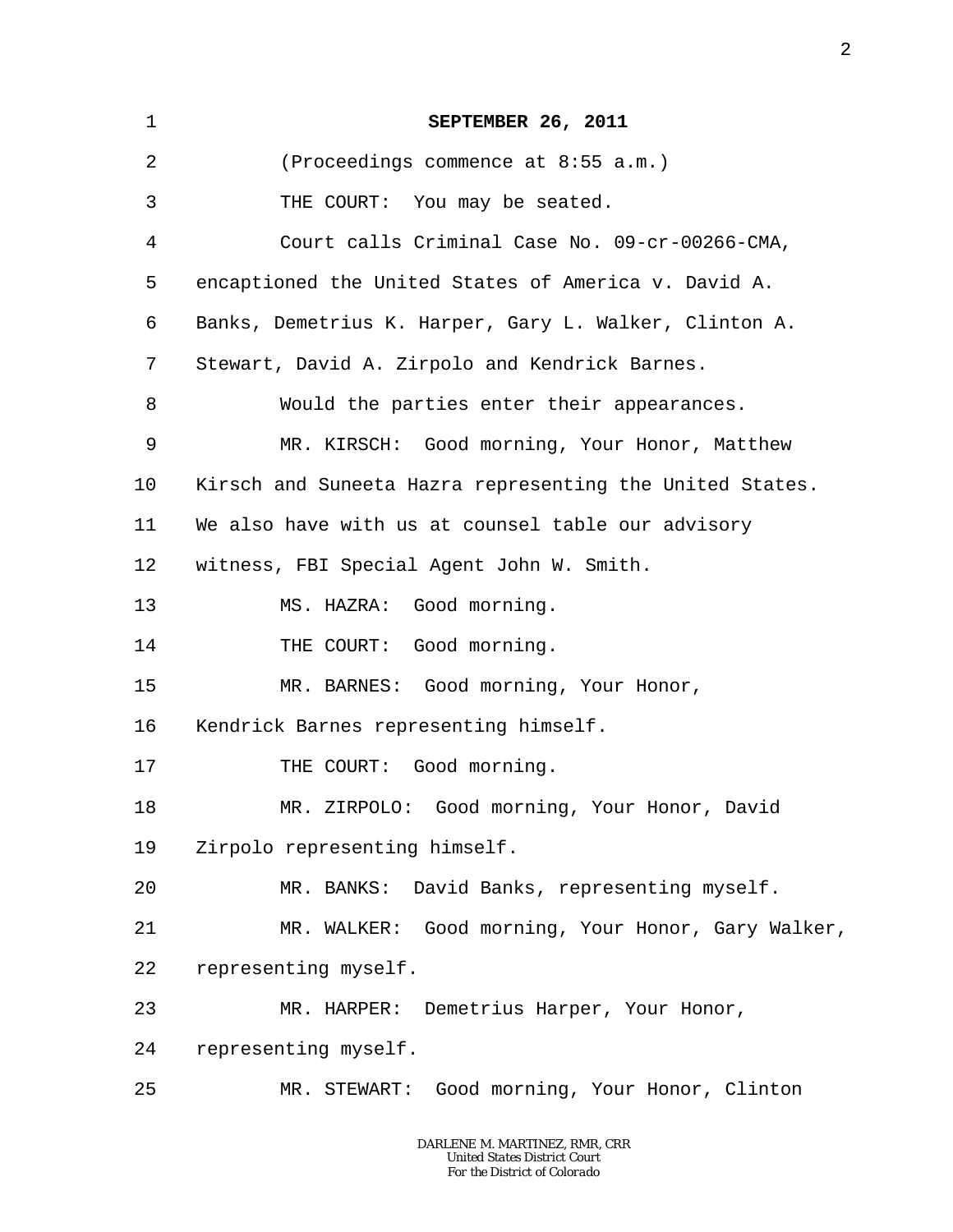1 Stewart representing myself.

2 THE COURT: Good morning.

3 4 5 Now, this hearing was set for 8:30 this morning. Mr. Banks, I understand that you delayed proceedings by not being here. Do you have an excuse?

6 7 8 9 10 11 12 13 14 15 MR. BANKS: We got caught. I was waiting -- there was like 12 people in line when I got to my parking location. Ended up getting out of line. I got out of line about 8:25. Getting out of line, I had to go find another place to park. It was a long line of people. Some of the machines are kind of slow. So trying to process those machines, and then finally get into a new location, getting parked, then going to that machine, and coming over here, delayed me probably about 15 minutes. My apologies, Your Honor.

16 17 18 19 20 THE COURT: Well, in the future you need to plan for that, especially when commuting from Colorado Springs, for that delay. I have a number of matters to get covered before we bring in the jury, and I don't like to keep the jury waiting.

21 22 23 So I take it that you all did receive the e-mail that I sent out over the weekend regarding the jury selection process.

24 MR. KIRSCH: Yes, Your Honor.

25 THE COURT: So we are going to seat 36 people in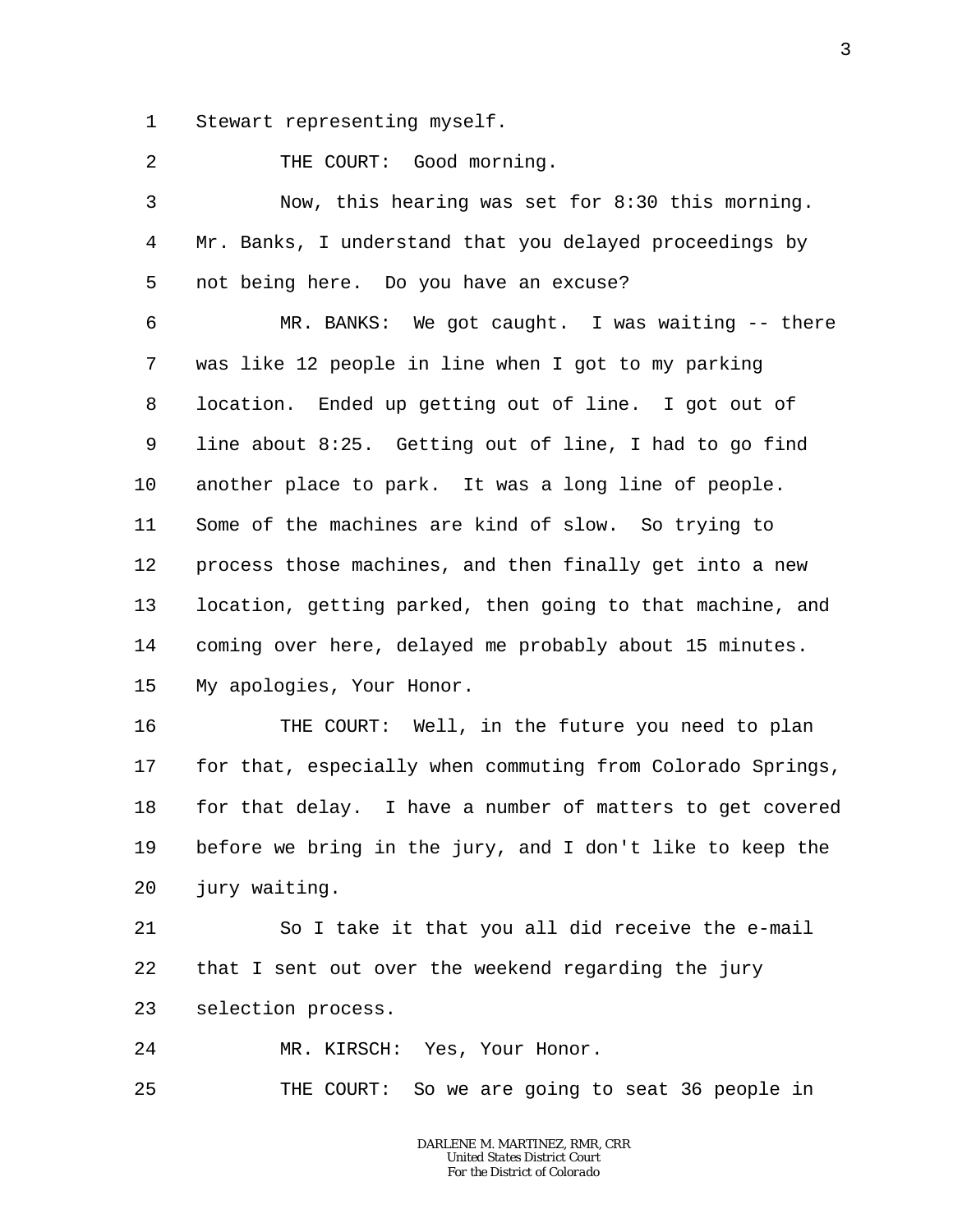1 2 3 4 5 these chairs. That 36 will comprise the entire jury panel, and will take into account every peremptory and -- -- every peremptory strike that can be issued. I just want to make sure that you all understand exactly how the process is going to work.

6 7 8 9 10 If we excuse anyone for cause, we will just take the next person in line, and that has been done by random computer assignment. Each of the jurors has been numbered one through whatever we have, 100 jurors or so, and we just take the next one in line.

11 12 13 14 15 16 17 18 Is there any way I can narrow down the number of witnesses whom I have to read to the jury, or should I just go through the jury list and keep all of those witnesses listed. I have, as I indicated, 49 will-calls from the Government, 44 may-calls. And I have 65 will-calls and 17 may-calls from the defendants, only 12 of which overlap between the two parties. That is about 150 names that I need to call.

19 20 21 22 23 24 25 MR. KIRSCH: Your Honor, the only way that I believe that witnesses could be eliminated from the Government's list, is I don't know if the Court -- is if the Court rules on the admissibility of records based on the declarations prior to the beginning of the trial. We have a number of may-call records that are only to serve as custodians of records in the event we are required to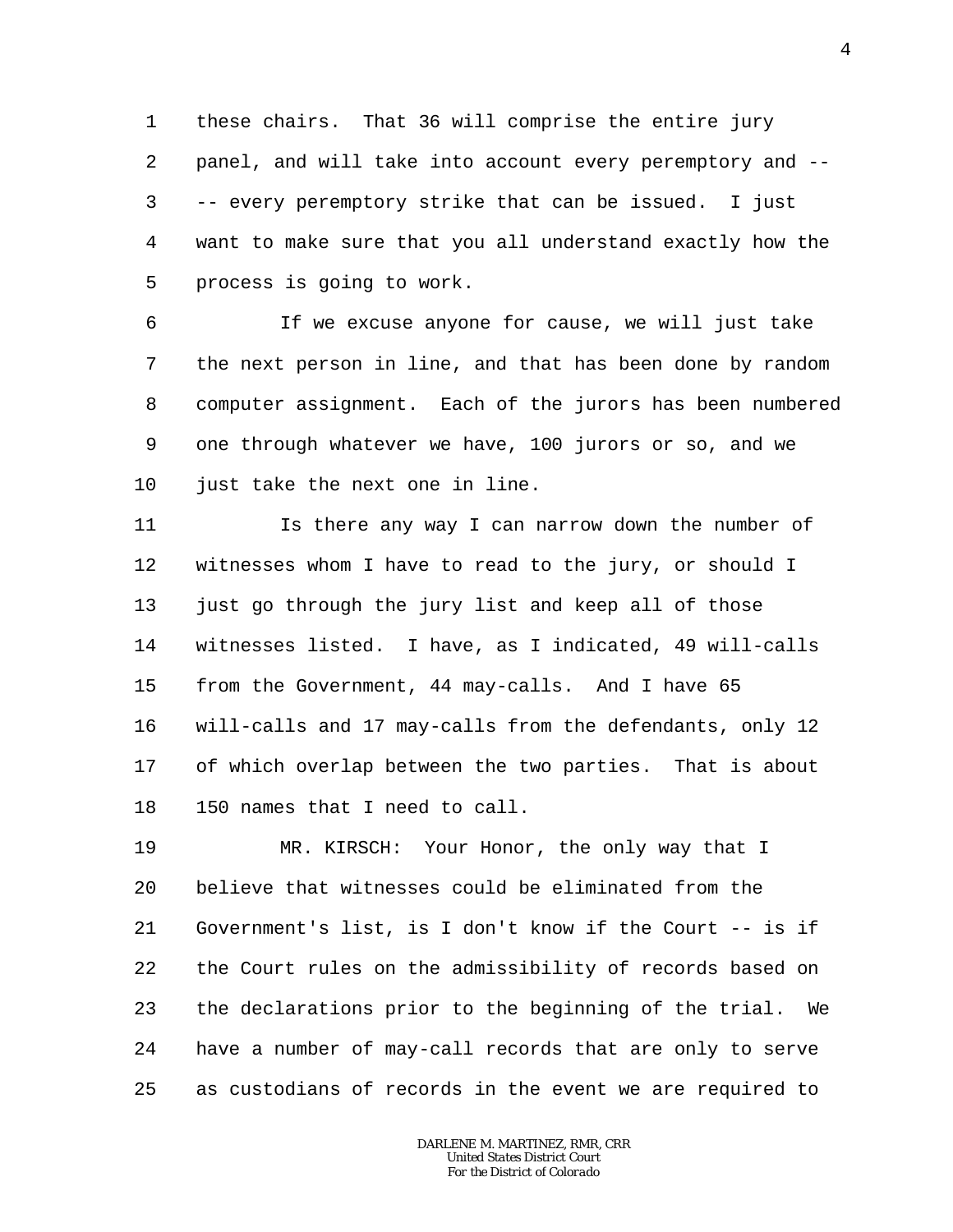1 put on live testimony about that.

2 3 4 5 6 7 8 9 THE COURT: Well, I am prepared to rule on the motion in limine. So I can do that at this point. In this case, the defendants filed a joint motion in limine challenging the admissibility of evidence as not properly certified authentic under Federal Rule of Evidence 902(11) 803(6), and they move to exclude from trial all of the Government's business records that are not accompanied by valid certificates of authenticity.

10 11 12 13 14 15 16 17 At the outset, the Court notes that the Government does not need certificates of authenticity to offer business records into evidence if they choose to lay the foundation for those records through testimony. Thus, the Court interprets the defendants' motion in limine as moving to preclude the admission of business records through certificates of authenticity in lieu of having to produce live witnesses.

18 19 20 21 22 23 Rule 803(6) of the Federal Rules of Evidence provides an exception to the hearsay rule for business records if they are kept in the ordinary course of a regularly conducted business activity, and if the regular practice of that business activity was to make the memorandum, report, record or data compilation.

24 25 Now, to satisfy 803(b), a document must have, one, have been prepared in the normal course of business; two,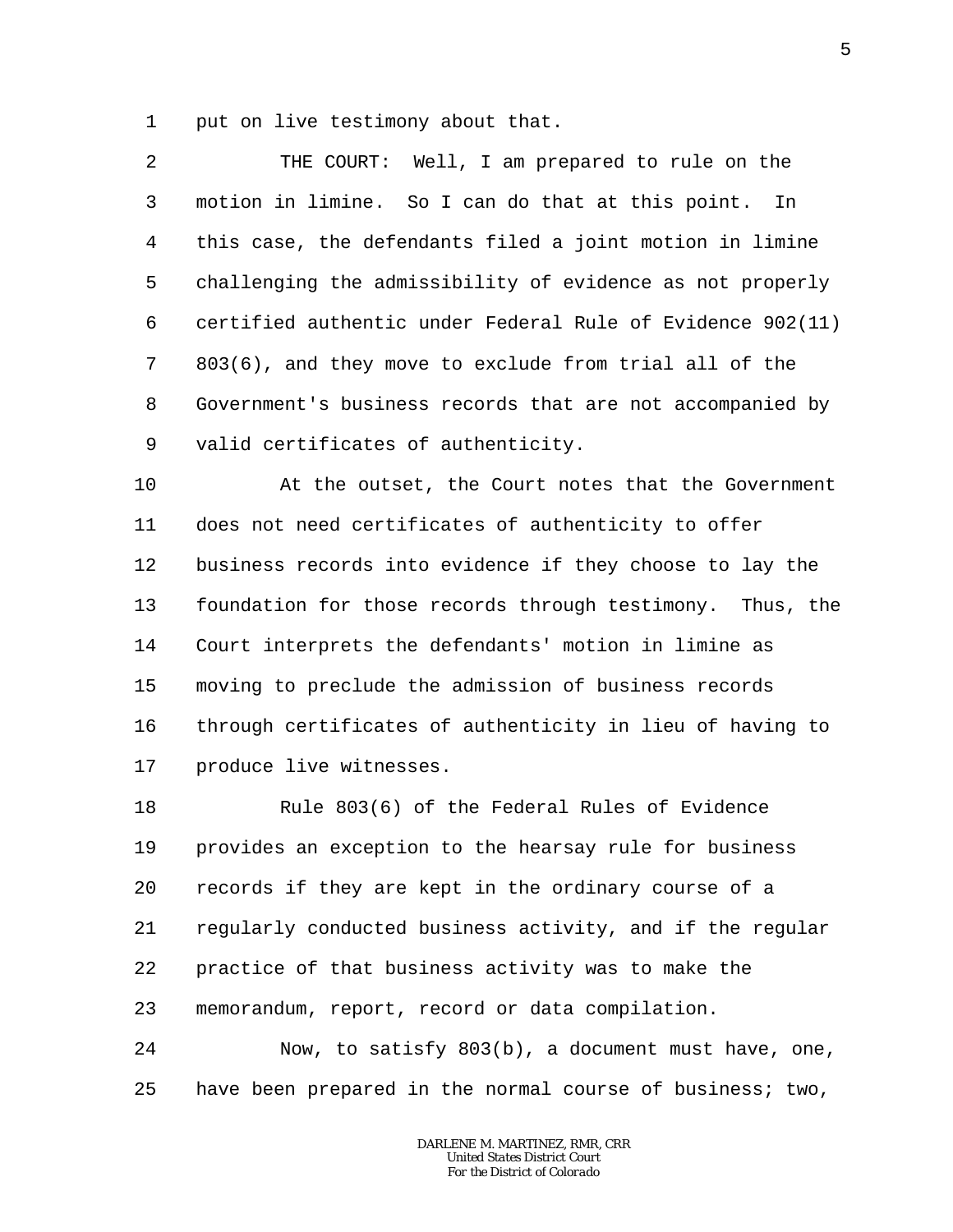1 2 3 4 5 6 7 8 have been made at or near the time of the events it reports; three, be based on personal knowledge of the entrant or of an informant who had a business duty to transmit the information to the entrant; and, four, not have involved sources, methods or circumstances indicating a lack of trustworthiness. That is from United States v. Gwathney, G-W-A-T-H-N-E-Y, 465 F.3d 1133, Tenth Circuit, 2006.

9 10 11 12 13 14 15 16 17 18 19 20 Now, the proponent of a business record must lay the foundation for its admission. And one way this foundation may be laid is through a certificate of authenticity produced by the records "custodian or other qualified person," according to Federal Rule of Evidence 902(11). The written declaration must certify that the record was, one, made at or near the time of the occurrence of the matter set forth by or from information transmitted by a person with knowledge of those matters. Two, was kept in the course of the regularly conducted activity. And, three, was made by the regularly conducted activity as a regular practice.

21 22 23 24 25 The Government seeks to introduce various business records through such certificates of authenticity. Although defendants challenge these certificates, it appears that defendants confuse the requirements of 803(b) and 902(11). The defendants first challenged the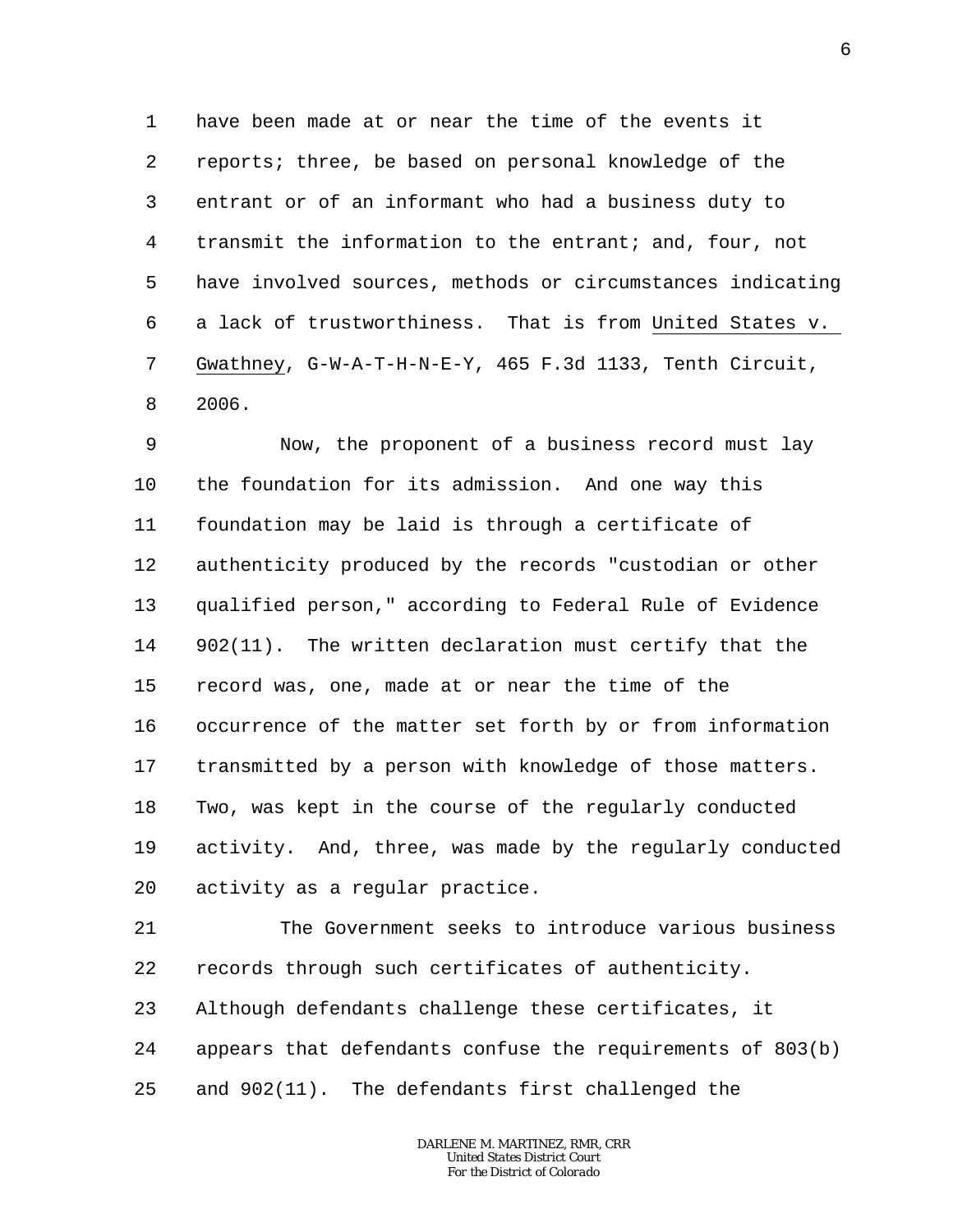1 2 3 4 admission of the records on the grounds that the staffing companies provided business records to the Government more than 4 years ago, but the Government never requested certificates of authenticity until recently.

5 6 7 8 9 10 11 The defendants thus contend that the declarations do not satisfy the requirements of Federal Rule of Civil Procedure 806(3). However, the declarations do not need to satisfy Rule 806(3), they need to satisfy Rule 902(11). Had the records, themselves, been made only recently, this would be grounds for excluding them, as they are required to have been made at or near the time of event it reports.

13 14 15 authenticity were produced several years after the records were made does not render the certificates insufficient, as there is no such requirement in Rule 902(11).

However, the fact that the certificates of

12

16 17 18 19 20 21 22 23 Similarly, the defendants argue that the declarations fail to address the fourth criteria of the business records exception; to indicate it has not involved the sources, methods and circumstances by which the records were made trustworthy. Again, this is a requirement of Rule 803(6). There is no requirement in Rule 902(11) that a declaration of authenticity contain this information.

24 25 Defendants also argue that some of the declarations are invalid because they were signed by persons who no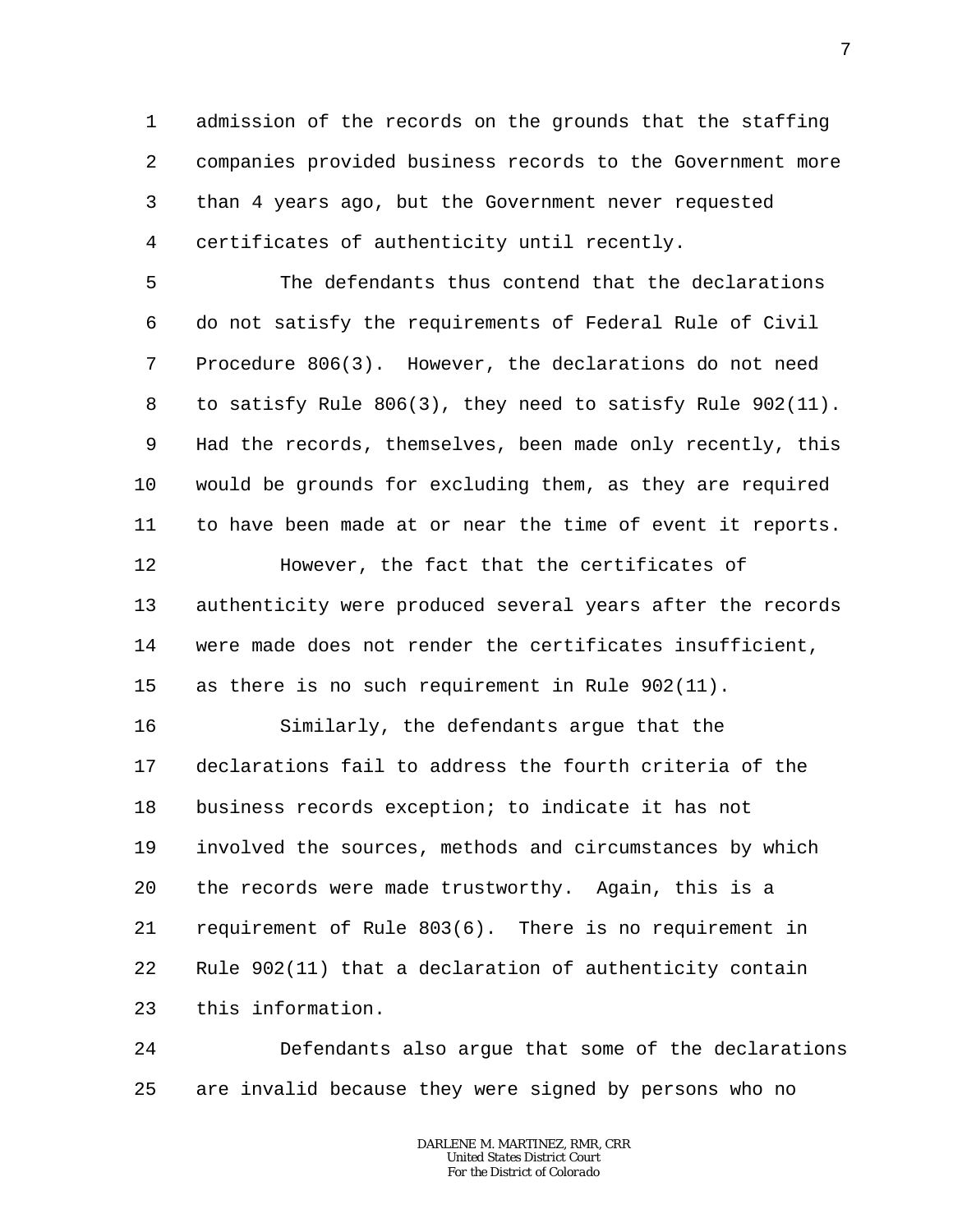1 2 3 4 5 6 7 longer work for the companies that made the records. The Court is not persuaded. The term "custody or other qualified witness" is broadly interpreted. The witness need only have enough familiarity with the recordkeeping system of the business in question to explain how the record came into existence in the ordinary course of business.

8 9 10 11 12 13 14 Furthermore, a person may certify that a record meets the requirements of Rule 902(11) without having knowledge of the specific transaction in the record, as long as they have a general knowledge of the processes that led to the creation and maintenance of those records. United States v. Adefehiniti, A-D-E-F-E-H-I-N-I-T-I, 510 F.3d 319, a District of Columbia Circuit, 2007.

15 16 17 To the extent that the defendants contend that they were not provided a certificate of authenticity sufficiently in advance of their offer into evidence under

18 19 20 Rule 902(11), the Court finds that the Government provided sufficient advance notice. The Government provided copies of eight certificates on September 1, 35 certificates on

21 September 12, 7 certificates on September 16, 2

22 certificates on September 19, and 4 certificates on

23 September 23rd.

24 25 Although Rule 902(11) does not specify how much in advance the certificates need to be provided, the Court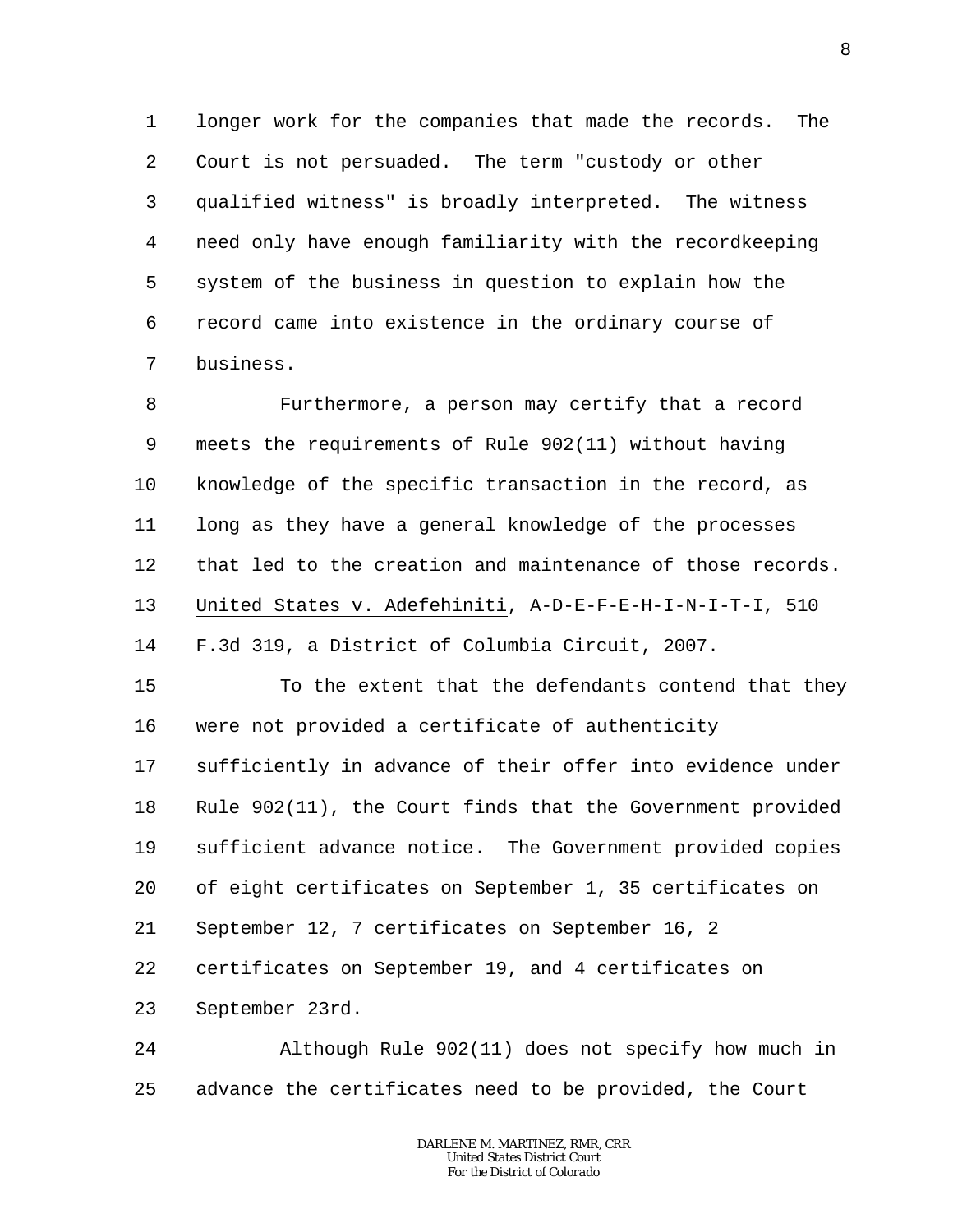1 2 3 4 5 6 7 finds that the Government has made the records and certificates available sufficiently in advance of their offer into evidence to provide the defendants with a fair opportunity to challenge them, as required by Federal Rule of Civil Procedure 902(11). This is evidenced by the fact that the defendants have twice now challenged the admissibility of these records.

8 9 10 11 12 13 14 15 Finally, to the extent that the defendants challenge whether these records qualify as business records, the Court will not prematurely determine whether documents offered as business records so qualify. However, none of the challenges raised by the defendants preclude the Government from offering business records into evidence through certificates of authenticity rather than through live testimony.

So the motion is denied.

16

17 18 19 20 21 22 23 24 All right. That takes care of that. So if you could let me know -- I don't want to go through that now, but when we bring up the jury, if you can go through and cross out which witnesses I do not have to read to the jury, in terms of making sure nobody knows those witnesses, I would appreciate it, or if you can tell me if it is just the custodians of records at the end of the list, I can cross those all out.

25 MR. KIRSCH: Your Honor, I just was attempting to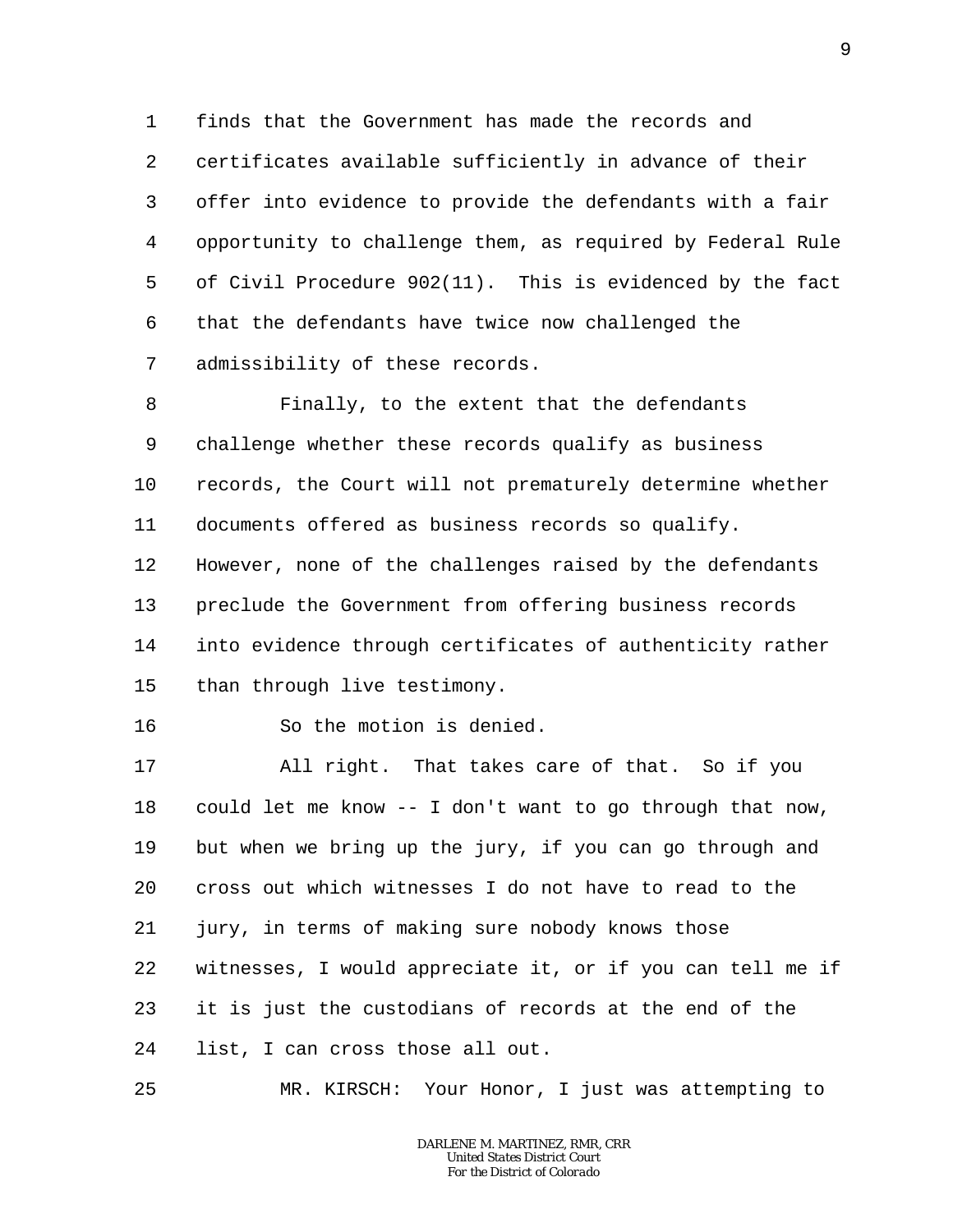1 2 3 4 5 go through the list as the Court was ruling, and I believe that it is correct that any of the witnesses who have "COR" in the parentheses of the description in the Government's may-call witnesses, those witnesses can all be eliminated from the Court's reading.

6 7 8 9 10 11 12 13 14 15 16 THE COURT: All right. Are there any questions regarding the jury instructions? I did receive the Government's response to that. I agree that the last two instructions, which deal with the jury's deliberation and their post-trial communications with me should be excluded for purposes of these preliminary instructions. I also have re-labeled these as "preliminary instructions," because it is critical that I not have those be final instructions in the eyes of the jurors. These are preliminary instructions, and may be subject to change depending on what arises during the course of this trial.

17 18 19 20 21 22 23 So I do agree with the Government there. I do not agree with the Government in terms of excluding 8, 9 and 10. I believe those instructions should be given with the preliminary instructions, because to give them at the time a witness comes in to -- if it becomes necessary, would call undue attention to that particular evidence if I read the instruction only at that time.

24 25 And, so if I read them all as one, and it doesn't become necessary for that at the end of trial, I will just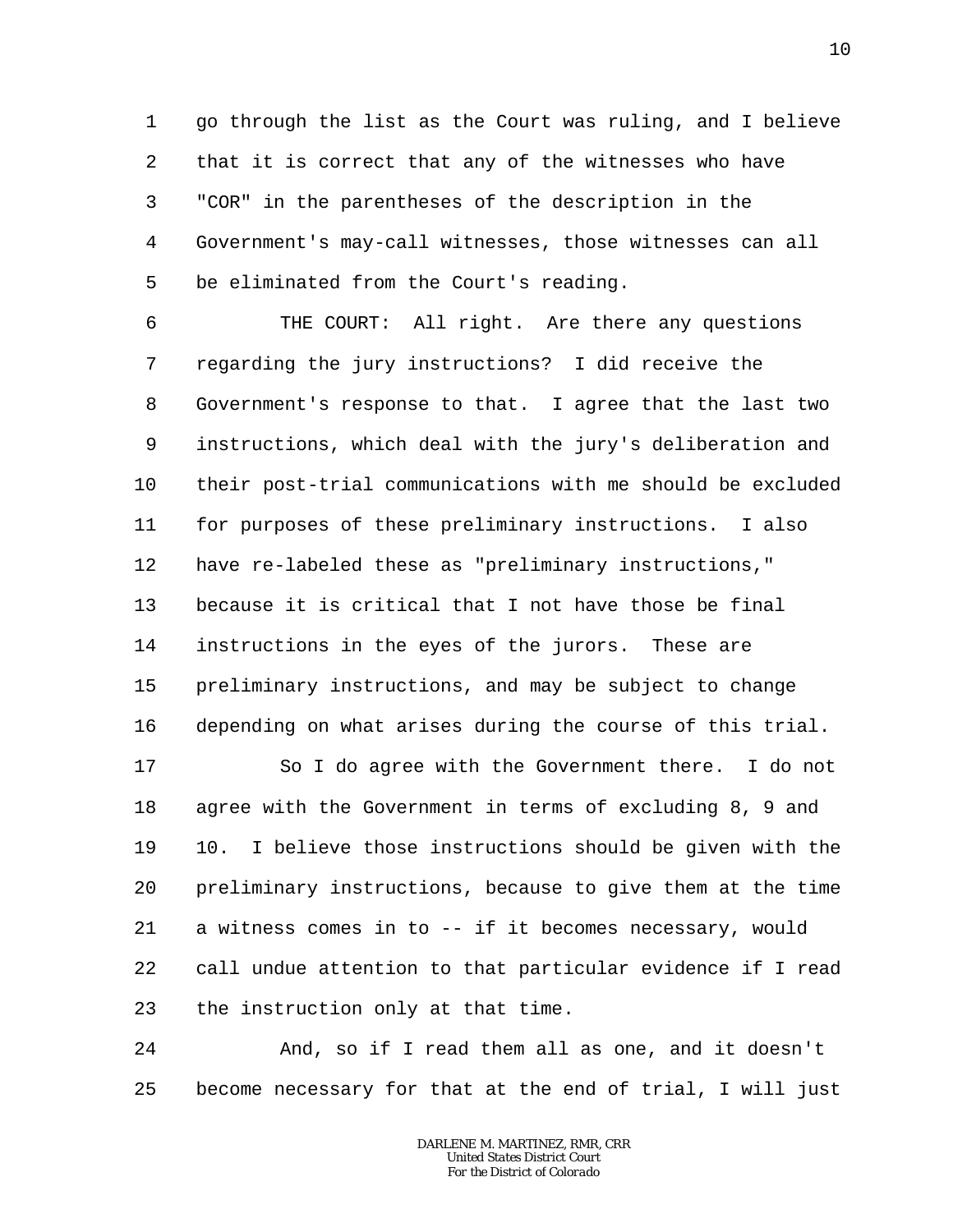1  $\overline{a}$ exclude it, and that is one that they don't need to consider.

3 MR. WALKER: Your Honor?

4 THE COURT: Yes.

5 6 7 MR. WALKER: Gary Walker. I just did a poll of the co-defendants, and I don't believe everyone has seen those instructions that were sent this weekend.

8 9 THE COURT: I sent them to the e-mail box that was given to us to provide notice to the defendants.

10 11 MR. WALKER: I believe it was certainly checked on Saturday, possibly not Sunday afternoon.

12 13 THE COURT: I sent them Saturday. I was in all day Saturday working on these.

14 MR. WALKER: We can bring them up now.

15 16 17 18 19 20 21 22 23 THE COURT: Well, let me explain to you, what we will probably do, then, is wait until after we select the jury, so you have some time, at least, to review them before I make any decisions. I made three changes, essentially. I did exclude 19 and 20, which are really more proper for giving at the end of the trial, because that is when I tell them what their duty is to deliberate and how they will conduct themselves and how they communicate with me.

24 25 I disagreed with the Government, 8, 9 and 10, which deal with impeachment and some of those. I think those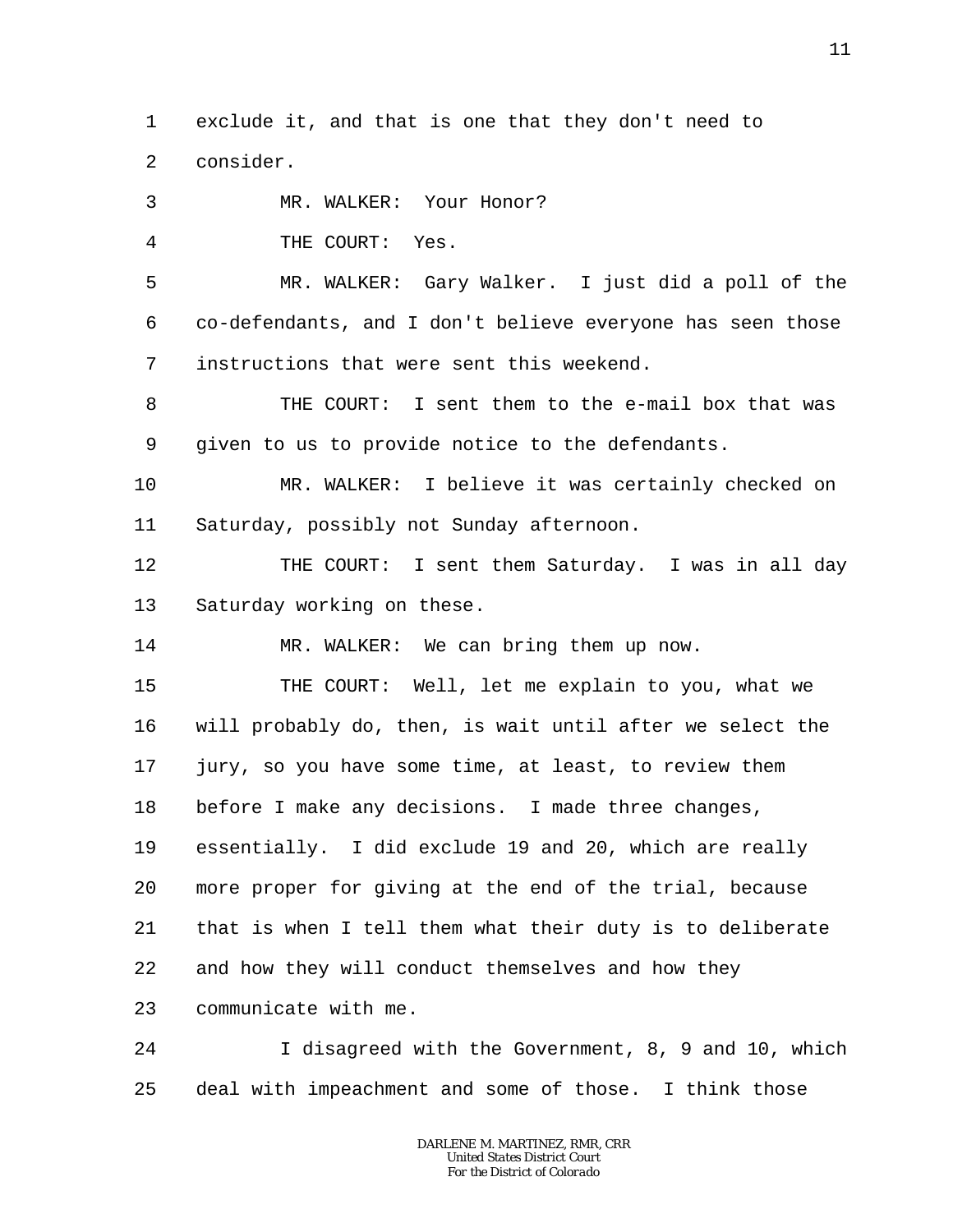1 need to be read at the same time as the other

2 3 4 5 instructions, otherwise it will cause undue attention to them if I wait until a witness is called in that may be impeached, and then read the instruction. So I think it is more fair to give that as part of the regular package.

6 7 8 9 10 11 12 13 I also, after thinking about it, do not believe that it is appropriate for purposes of the preliminary instructions to read the entire Indictment. So I took out Instruction No. 14, which was the Indictment. And the reason I don't think that it is appropriate for a preliminary instruction is that essentially I will be reading the Government's entire case to them before any evidence is introduced and before opening is even given.

14 15 16 17 18 19 So it is in my discretion whether I even allow them to see the Indictment, based on the research I have done. I am not sure whether I will give them that final instruction at the end of trial, but I am clearly inclined not to give it at the beginning of trial. So I'm going to remove Instruction No. 14.

20 21 22 23 24 We will have the instruction with the elements of each of those. Instruction 14, the Indictment, is 20 pages, and I think it just gives the Government too much of an advantage for me to read the entire Indictment to them before the trial even starts.

25 MR. KIRSCH: Your Honor, if I could just -- I want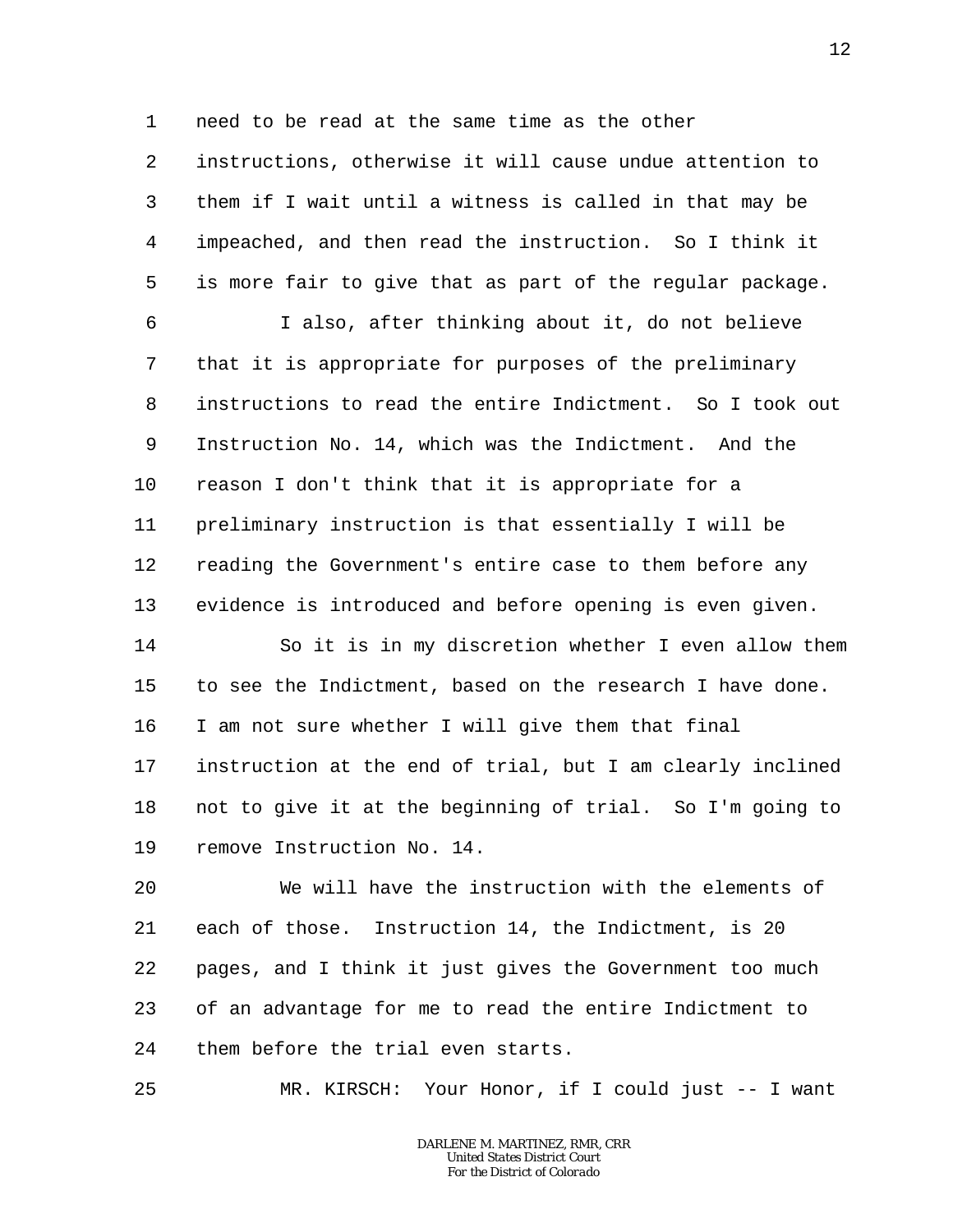1 2 3 to clarify. The Court, I believe has referred a couple of times now to Instructions 8, 9 and 10. In the original numbering we were objecting to 9, 10 and 11.

4 5 THE COURT: I am sorry, then that is what it should have been.

6 7 MR. KIRSCH: Okay. I wanted to make sure one that hasn't been removed.

8 9 10 THE COURT: If it is 9, 10 and 11, I just miswrote it here. Whichever were the ones that had to do with witnesses and whether they would be by impeachment.

11 12 13 14 MR. KIRSCH: Yes, Your Honor. Then the one other one that was in a slightly different category was Instruction No. 11, which was the expert witness instruction.

15 16 17 18 19 20 21 22 23 24 25 THE COURT: Right. The expert witness instruction. So, yes, you are correct, it is 9, 10 and 11 that I will include. I overruled the Government's objection to that. I will include that. And I have re-labeled all of these as "preliminary instructions." And I will tell the jury that these are the instructions that I am giving at the beginning of trial. It is possible that either side will have additional instructions that they will want to tender before we get to the end of the case, and that these instructions may change, and it is the final ones that I give at the end of trial that will govern their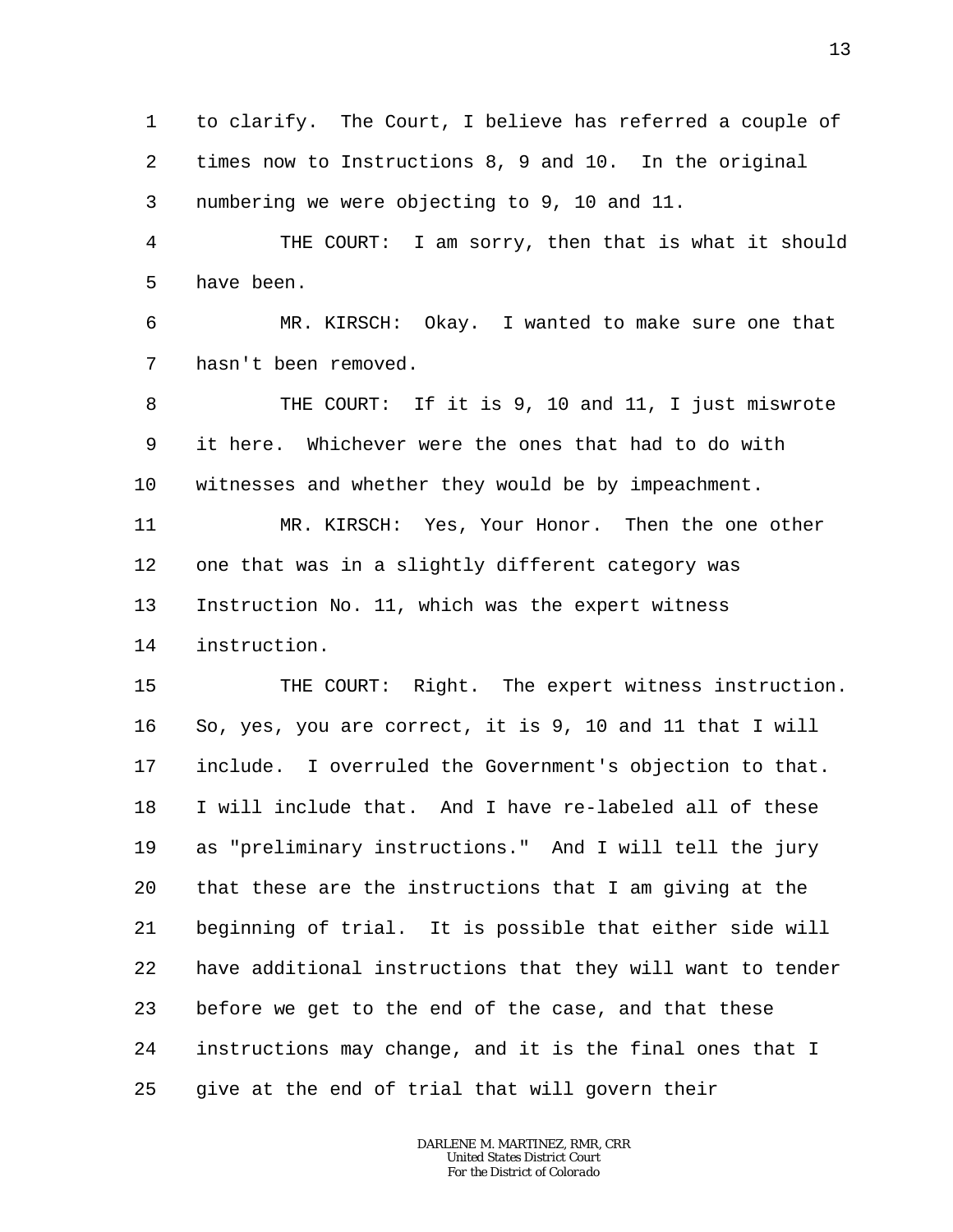1 deliberations.

2 3 4 5 6 7 8 But I will not make any further rulings. I will not distribute them. We will talk again before -- well, we will talk again after we empanel the jury, but before we do opening statements, so that I can make sure all of the parties are able to make any record that they want to make with respect to the way we are proceeding with these jury instructions.

9 10 11 12 So I won't make any final rulings on that at this point. So, at this point, everything is in except for 14, 19 and 20, is what I propose to give in the preliminary instructions.

13 14 15 16 17 18 19 20 21 Does anybody have any questions about the juror strike list, how we are going to proceed with respect to that? That is part of what I sent out. I had given you an indication. I also indicated that you would have four strikes for the alternates. I read the rule again over the weekend, and I had made a mistake. You get two strikes. So you will have your 10 peremptories for the defendants, plus two additional that you can only use with respect to the alternate jurors.

22 23 The Government will have six, plus two that they can use with respect to their alternate jurors.

24 25 Alternate jurors in this case are going to be jurors 1, 2, 3 and 4. So whoever are first four seated,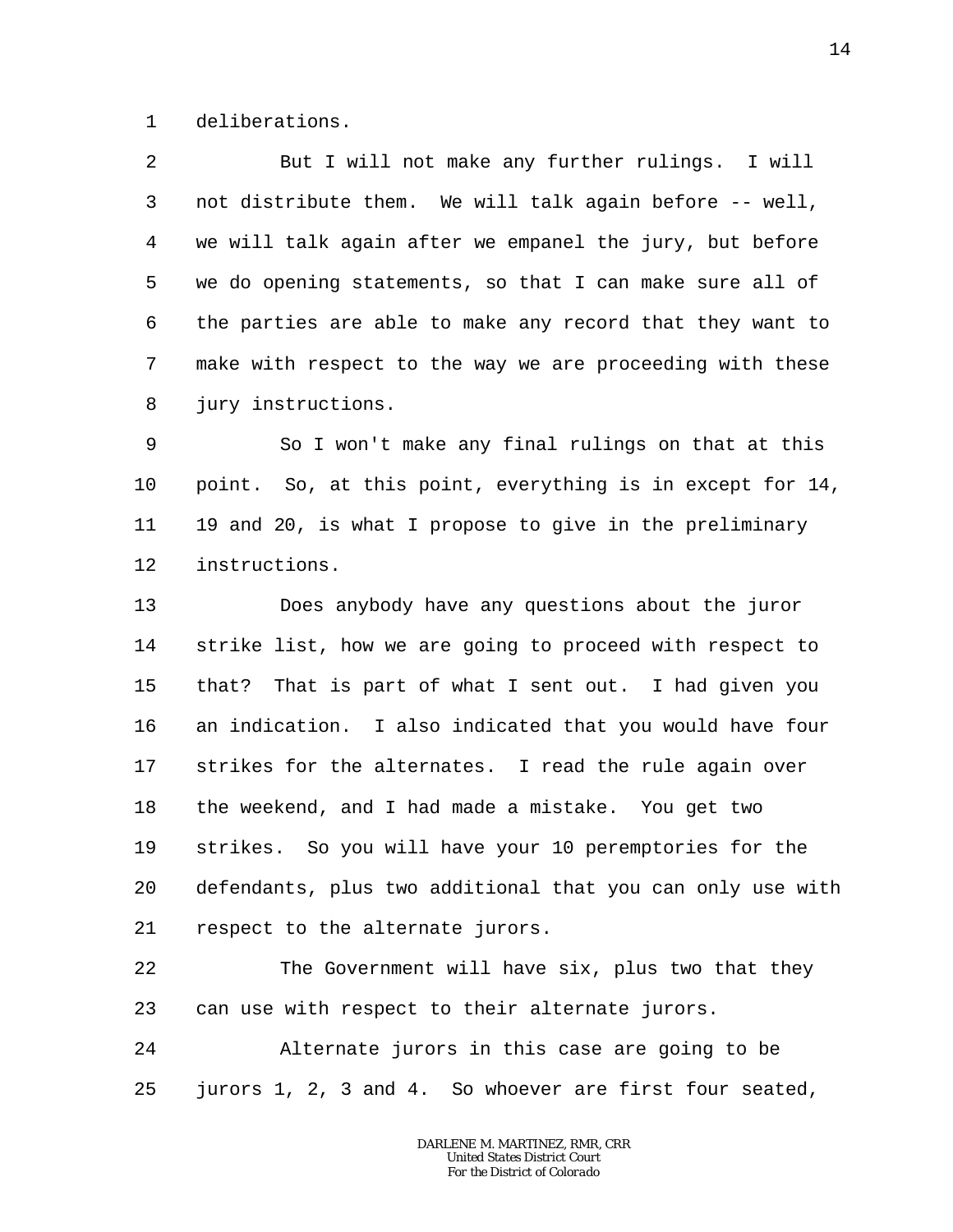1 2 those are our alternate jurors. They cannot be stricken with peremptories until we get to rounds 7 and 8,

3 essentially.

4 5 MR. BANKS: What is the status of any final motions that came to the Court?

6 7 8 9 THE COURT: I don't have any final  $-$  I am sorry, we do have the motion to dismiss. I ruled on the motion in limine. I received -- yes, thank you Mr. Banks, I need to address those.

10 11 12 13 I received this morning, right before I walked in here, a joint motion to dismiss the Indictment for speedy trial act violations. And I have received a joint motion for change of venue.

14 15 Mr. Kirsch, has the Government seen copies of those?

16 17 18 MR. KIRSCH: We have, Your Honor. We saw the motion for change of venue this morning. We got the motion to dismiss last night at about 8: 00 p.m.

19 20 21 22 23 24 25 THE COURT: I am not quite sure I understand the motion for change of venue. It seems to be geared around the fact that one of the people who has been listed as a witness by the defendants, Mr. Greg Goldberg, who is a lawyer here in town, was the one who brought this case to the attention of the United States Attorney's Office.

There is an indication in here that apparently it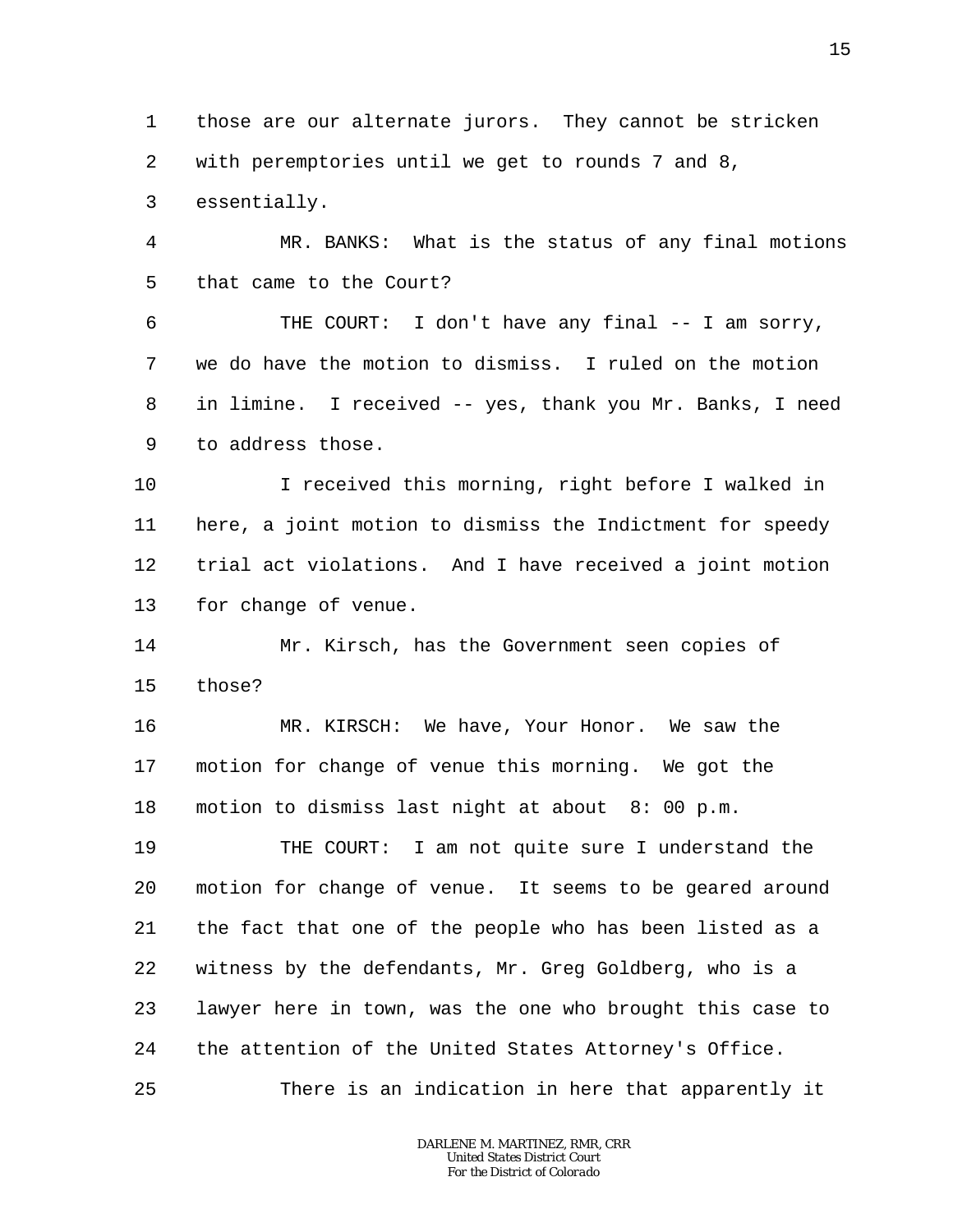1 2 3 4 5 6 7 8 9 10 is believed that I have some sort of relationship or friendship with Mr. Goldberg. I do not. I met him only as a result of the fact that we were nominated at the same time, but I am not friends. I have never socialized with him. And I recused myself from the other case because I was handling the prosecution of Lawanna Clark, who is related to one or more of the defendants in this case, and I did not feel it was appropriate for me to be -- and I was handling this case, and I did not think that it was appropriate for me to be involved in the other case.

11 12 13 14 15 16 17 The motion for change of venue under Federal Rule of Criminal Procedure 20 or 21, the Court finds that this motion filed, essentially as I saw it, it was faxed to the clerk's office at 4:44 on Friday. It was not seen by anyone until this morning. It was not docketed until this morning. That is essentially filing it on the eve of trial. I have 100 jurors waiting downstairs to come in.

18 19 20 21 22 The facts that are set forth in the motion for change of venue have been known since 2004, or at least since the last couple of years since this Indictment has been filed and, therefore, I find that the motion for change of venue is untimely.

23 24 25 This case has been pending since 2009, which is part of the reason for the motion to dismiss. This motion could have been made at any point during that time. This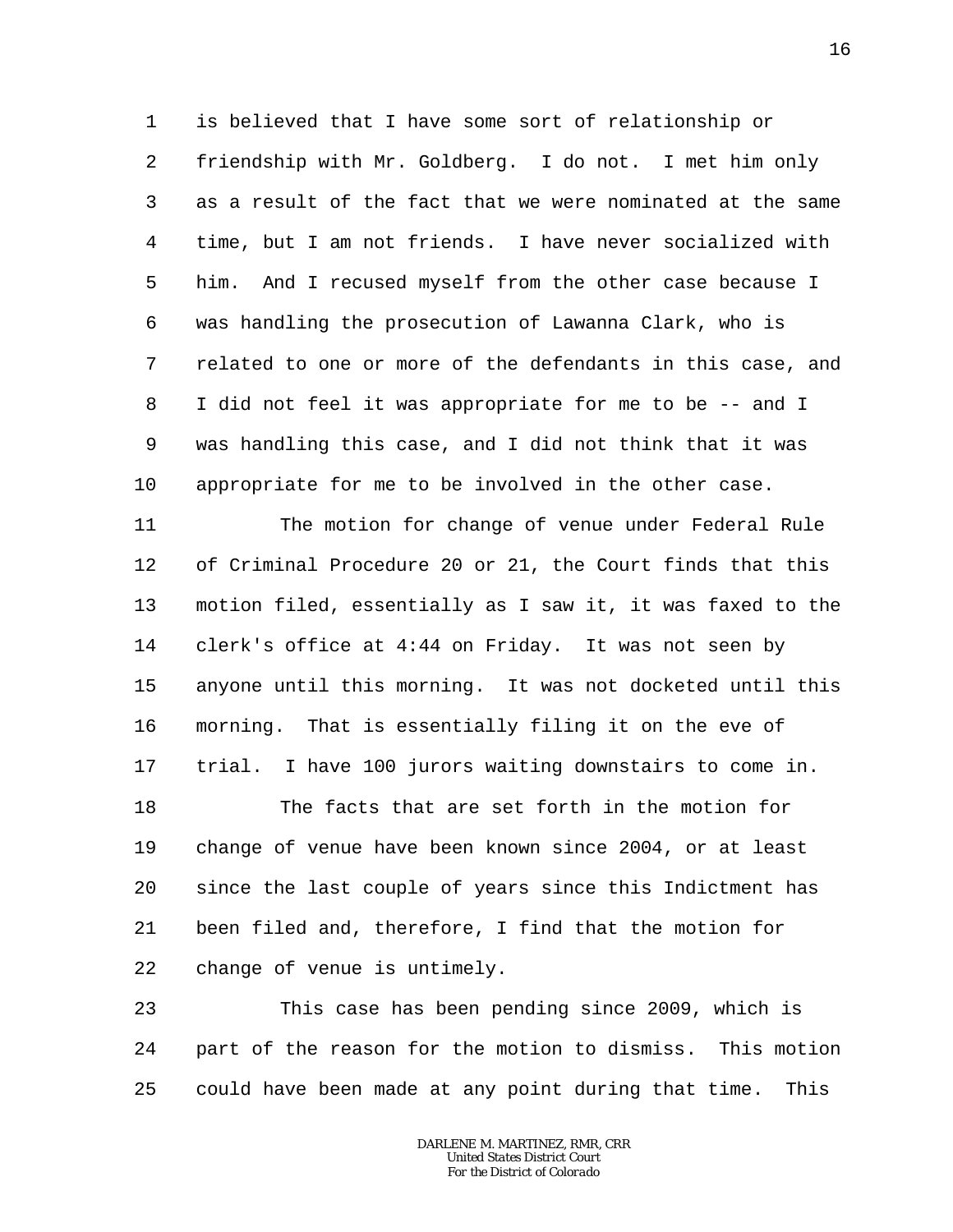1 2 3 4 case has been set for trial several times, and at the request of the defendants, I have granted motions for continuance of the trial. Therefore, I deny the motion for change of venue on the merits, but also as untimely.

5 6 7 8 9 10 11 12 13 Motion to dismiss the Indictment for speedy trial act violations, I have read through that. Yes, there were several ends of justice continuances granted in this case. My recollection is, with the exception of the first ends of justice continuance, which was requested by the Government, declaring this case complex, but which was agreed to by the defendants, all of the motions for continuance have been filed by the defendants, and I have granted those.

14 15 16 17 18 19 When these defendants were represented by counsel, their attorneys indicated that they needed at least a year to prepare for trial because of the complexity of this case; being a white collar crime case and all of the documents that were necessary to review, and I granted that.

20 21 22 23 24 25 We were scheduled to go to trial in January of last year, or actually January of 2011, earlier this year. In November or so, the defendants decided they wanted to proceed pro se. After we held the hearings on those and defendants decided to proceed pro se, I had told them at that time that I was not inclined to grant -- well, at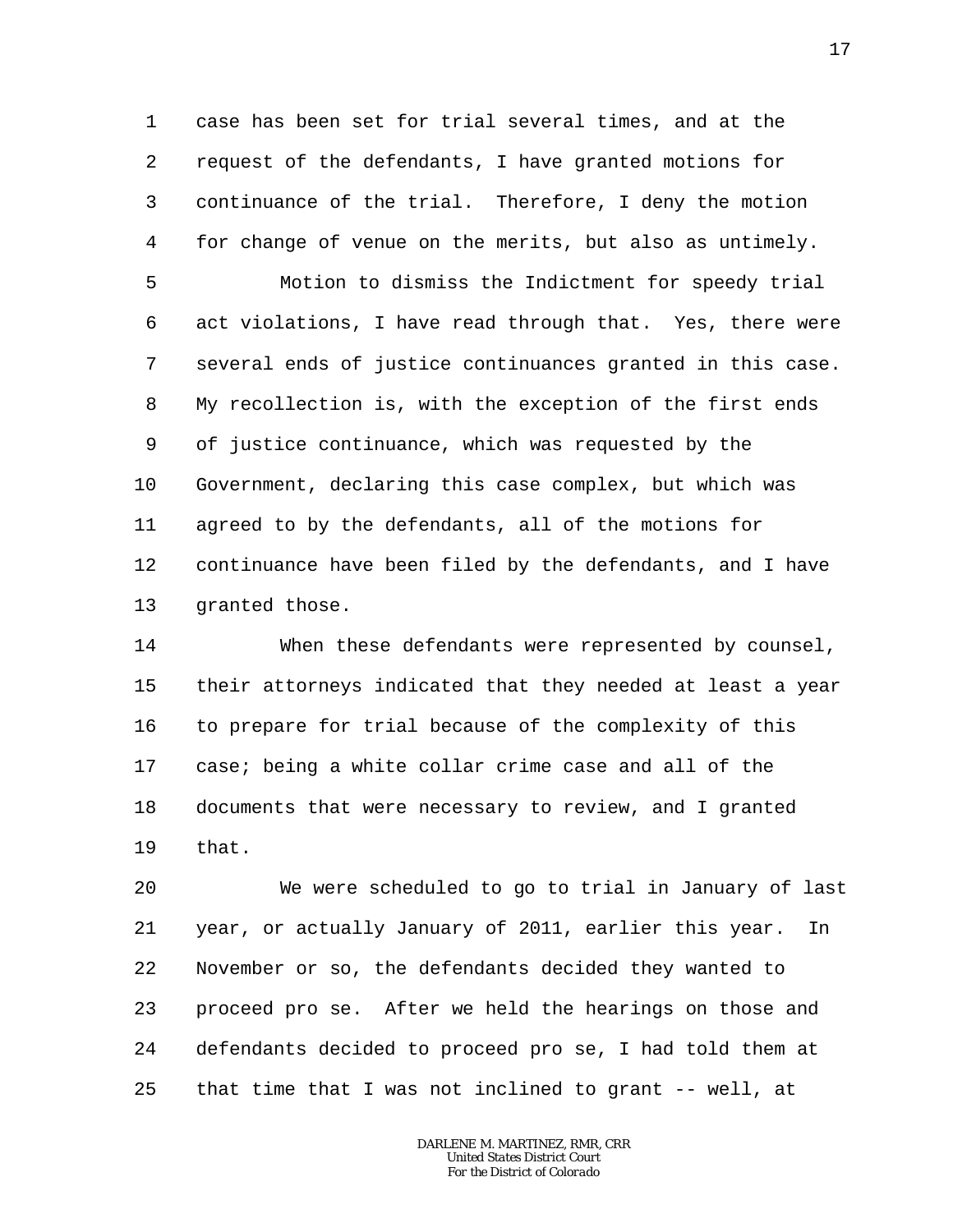1 2 3 4 5 that time the case had been continued to May, is my recollection. And so in December I allowed the defendants to proceed pro se. I indicated that I was not going to be inclined to grant any additional continuances just because they were proceeding pro se.

6 7 8 9 10 11 12 13 14 15 16 Nonetheless the defendants requested, as a result of their decision to proceed pro se, that they needed additional time. That was, if I recall, sometime in the spring, maybe March, they requested a continuance of the May trial. At the defendants' request -- because this case was complex and they were proceeding on their own, at the defendant's request, I granted them their ends of justice continuance. And I believe I made all of the appropriate findings I needed to make in those ends of justice orders, and it was at the defendants' request that this case was pushed from May until this morning.

17 18 19 20 So the Court is going to deny the motion to dismiss Indictment. I will issue a written order on this denial, but I am giving you my oral order today because we need to bring the jury in and proceed to trial.

21 22 23 24 25 MR. KIRSCH: I am sorry, Your Honor, just a very quick supplement on that point. Two things. One is that I believe we tried to review the record this morning, and I believe the record actually indicates that the first request for complexity was filed by the defendants,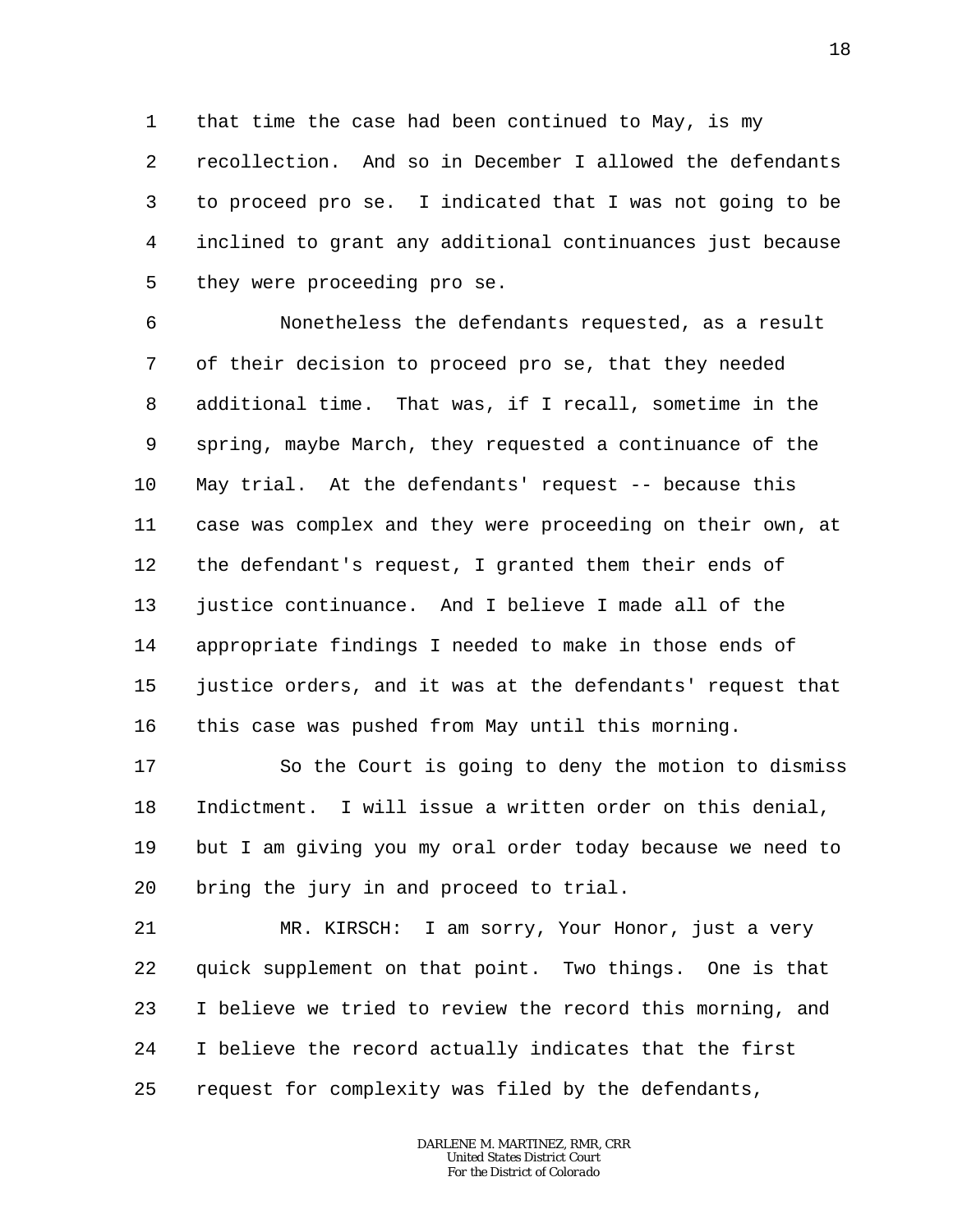1 2 3 although it was not opposed by the Government. It may have even been a joint motion, but I believe it was filed by Mr. Stewart's counsel at the time.

4 5 6 7 8 9 10 The one other thing that I would ask is that it was unclear to the Government whether the defendants might also have been making a constitutional speedy trial claim. In the event that they are, the Government would ask the Court to address the four factors from Barker v. Wingo. If I could very briefly, I could give the Government's position on those.

THE COURT: Yes, if you would, please.

11

12 13 14 15 16 MR. KIRSCH: The first factor, Your Honor, is the length of the delay. And that length is long enough to allow the Court to consider the other factors in this case. However, the other three factors all weigh strongly in favor of the Government.

17 18 19 20 Factor number two is the reason for the delay. As the Court just has indicated, the reason for the delay in this case was the repeated requests by the defendants for more time.

21 22 23 24 25 That leads to the consideration of the third factor; whether the defendants asserted their rights to a speedy trial. Again, in this case, they have, in fact, been doing the opposite. And it wasn't until literally the eve of trial that they finally asserted their rights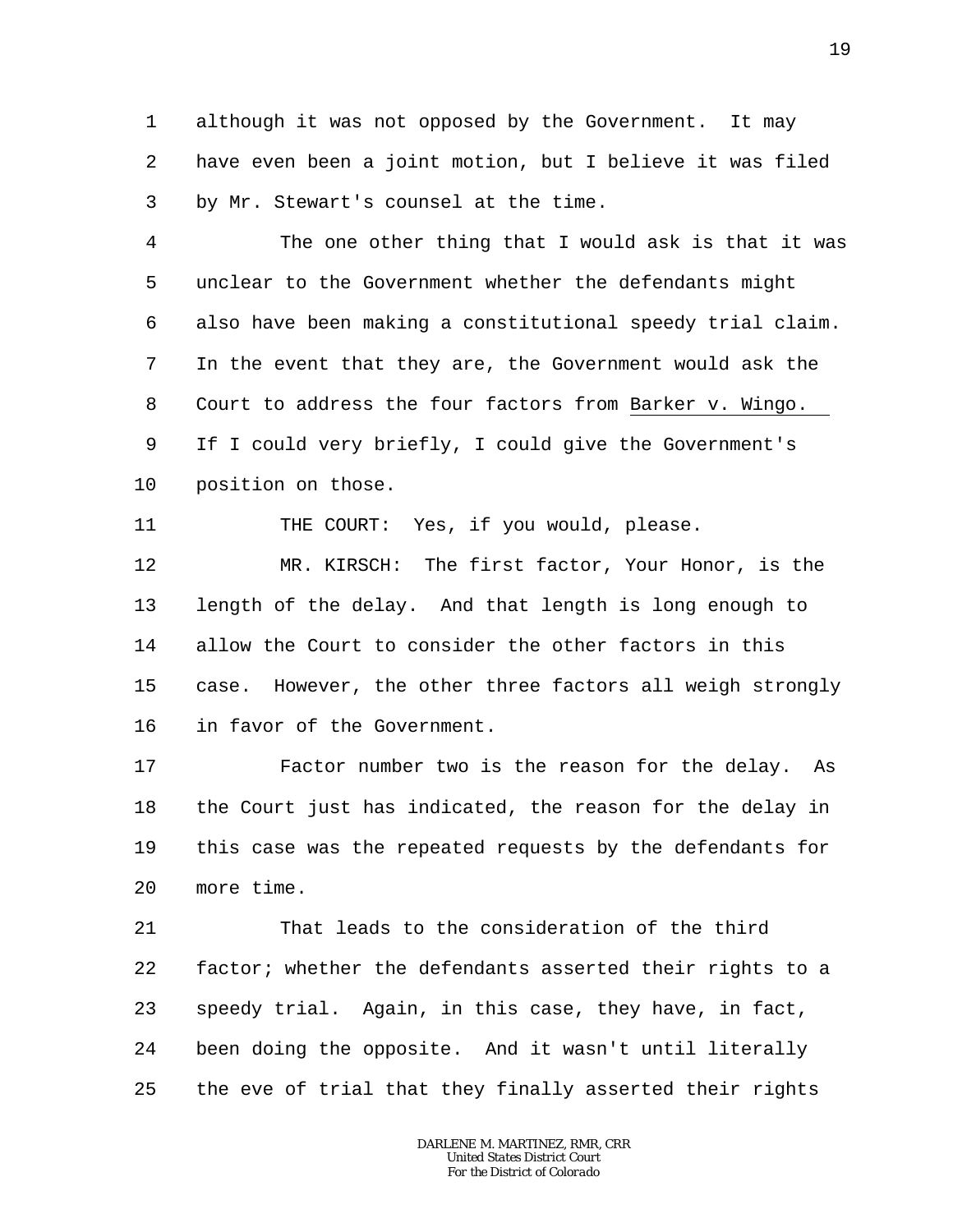1 to a speedy trial.

2 3 4 5 6 7 The final factor is whether prejudice resulted to the defendants. And nothing in the defendants' motion or anything that they have ever said has explained how it is that they have been prejudiced by this delay. So the Government would ask the Court to make findings along those lines, as well.

8 9 10 11 12 13 14 15 16 17 18 THE COURT: All right. Yes, and the Court will. And I did cover those, but I did not cover them under the Constitutional. Yes, the length of delay in this case has been substantial. I believe the defendants' motion, -- I have not had time to calculate, because this was literally handed to me 5 minutes before I walked out to the bench, that trial has been delayed for -- well, the case was filed in 2009. We are now in 2011, near the end and going to trial. So there has been a considerable length of delay, which would weigh in favor of the defendants' request.

19 20 21 22 23 24 25 However, the Court agrees with the Government that the other three factors, the reasons for the delay have all been at the request of the defendants. The defendants, in addition, have been out on bond this entire time. They have not been incarcerated. And so the reasons for the delay rest against the defendants because it was at their request that these ends of justice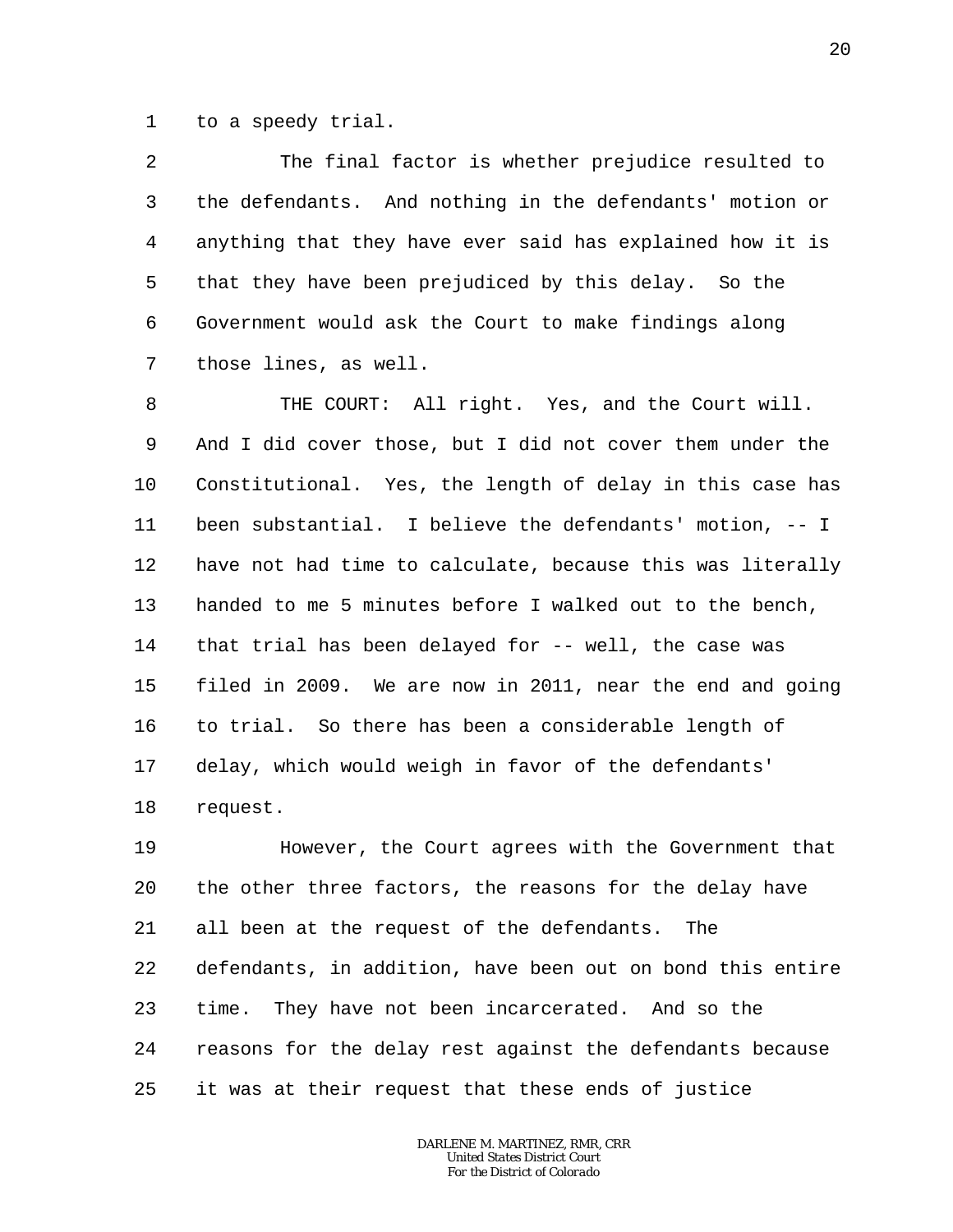1 continuances were granted.

2 3 4 5 6 7 8 9 10 11 12 13 The defendants have never, prior to this time, asserted any rights under speedy trial. And, if I recall -- and I will have to go through and check, but I recall when the defendants were requesting to proceed pro se, I raised the issue of the fact that this was going - this would most likely result in some delay, although I was hesitant to grant any additional continuances of the trial, I did back in March or so at the request of the defendant. That factor weighs against the defendants, and the defendants have not indicated that they have been prejudiced in any way as a result of this delay, and I see no basis to find any prejudice.

14 15 16 17 18 19 20 21 There is great prejudice to the prosecution and to the Court and to the public, because this motion was literally filed on the eve of trial, the third time trial has been set, and I have a hundred jurors waiting downstairs to proceed. So with that being said, the Court denies the motion to dismiss indictment. And, as I indicated, I will issue a formal written order confirming my ruling.

22 23 Do the defendants wish to make any statement for the record?

24 25 MR. BANKS: Just briefly, Your Honor. Obviously we had to file this particular motion. In many cases, we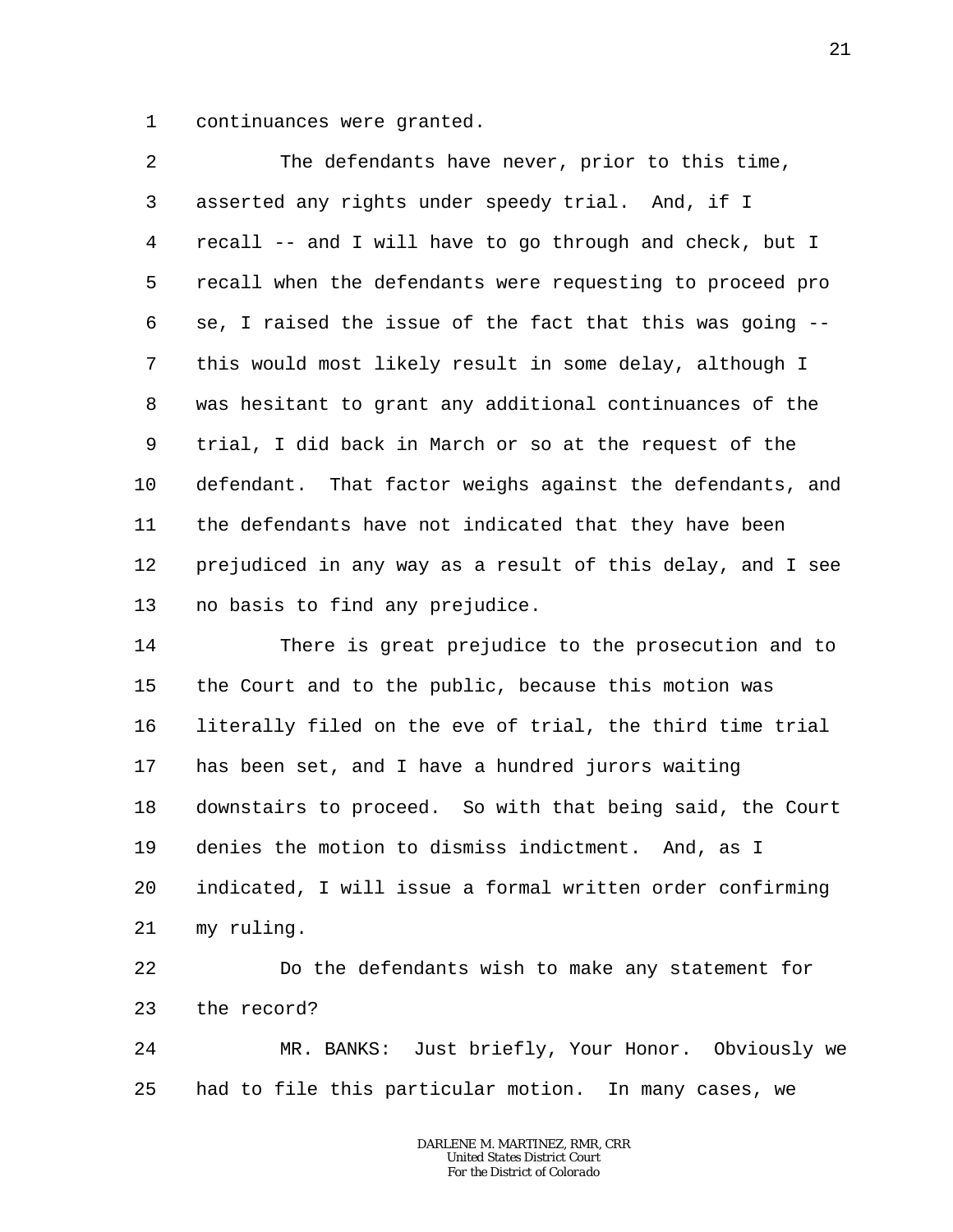1 2 3 4 5 6 7 were in conflict at the time with our attorneys, which is one of the reasons we sought to do things differently as we proceeded pro se. On a number of occasions, we didn't agree with them on not only the time the trial was taking, but, in essence, how much they actually knew about the case, which was, in our mind, delaying this case just way too far, and it just took way too long.

8 9 10 11 12 Part of that actually came from the defendants not actively participating in this particular defense and being able to provide the necessary information that the attorneys needed to actually move this process forward in a much more timely fashion.

13 14 15 16 So we make our arguments on that particular basis, as well as the basis provided under the Speedy Trial Act with regards to the public interest. That is all I have for right now, Your Honor.

17 THE COURT: All right. Anybody else?

18 19 20 All right. Are there any other matters that need to be brought to my attention before we proceed to bring the jury in?

21 22 23 24 25 MR. KIRSCH: Your Honor, I did want to bring a couple other matters to the Court's attention. One is, the Court may know this, we have copies of the defense exhibit list, we still don't have copies of the defense exhibits. I understand we are going to be getting those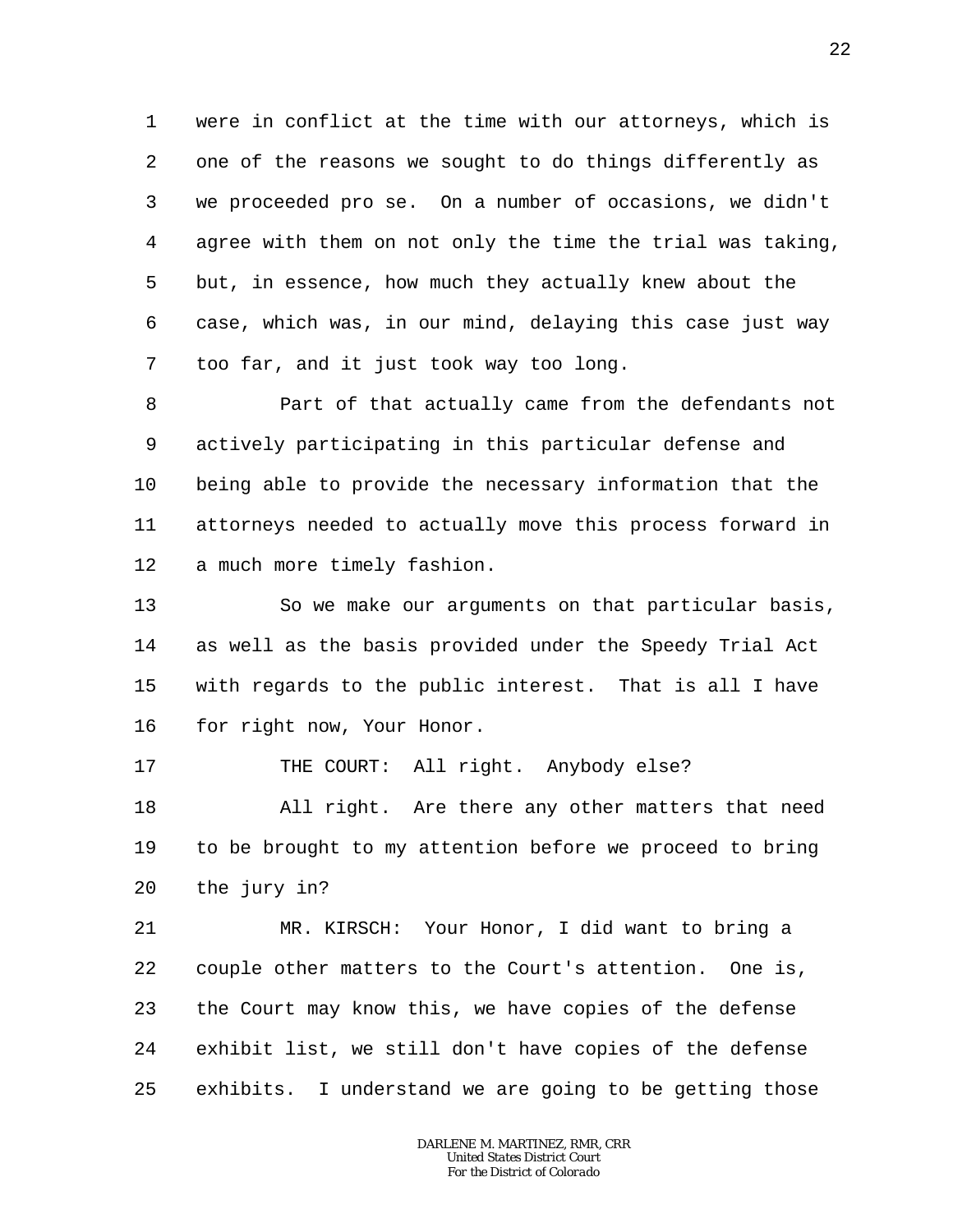1 2 3 later on today or tomorrow. But we obviously do need to get those before we would get to their use of those exhibits so we can inspect those.

4 5 6 7 Their list appears to be much longer than the actual number of exhibits that they have marked. They have about 284, I think, items on their list, but they seem to only have one binder worth of exhibits.

8 9 THE COURT: From the defendants' exhibit list that I have, I have 297.

10 11 12 MR. KIRSCH: There appear to be some of those that are blank or have gaps, Your Honor. So we got to about 284.

## 13 THE COURT: I see.

14 15 16 17 18 19 20 MR. KIRSCH: And we had gotten -- prior to trial, we had gotten copies of about 10 that we could associate with the list based on the Bates numbers. We didn't get any that were actually marked with exhibit numbers. So I am just making the request that we, again, get those in a timely enough manner that we can review them before the defendants use them.

21 22 23 THE COURT: All right. So whoever the spokesman is for the defendants, when will the Government be provided those?

24 25 MR. WALKER: We will be able to provide those tomorrow morning.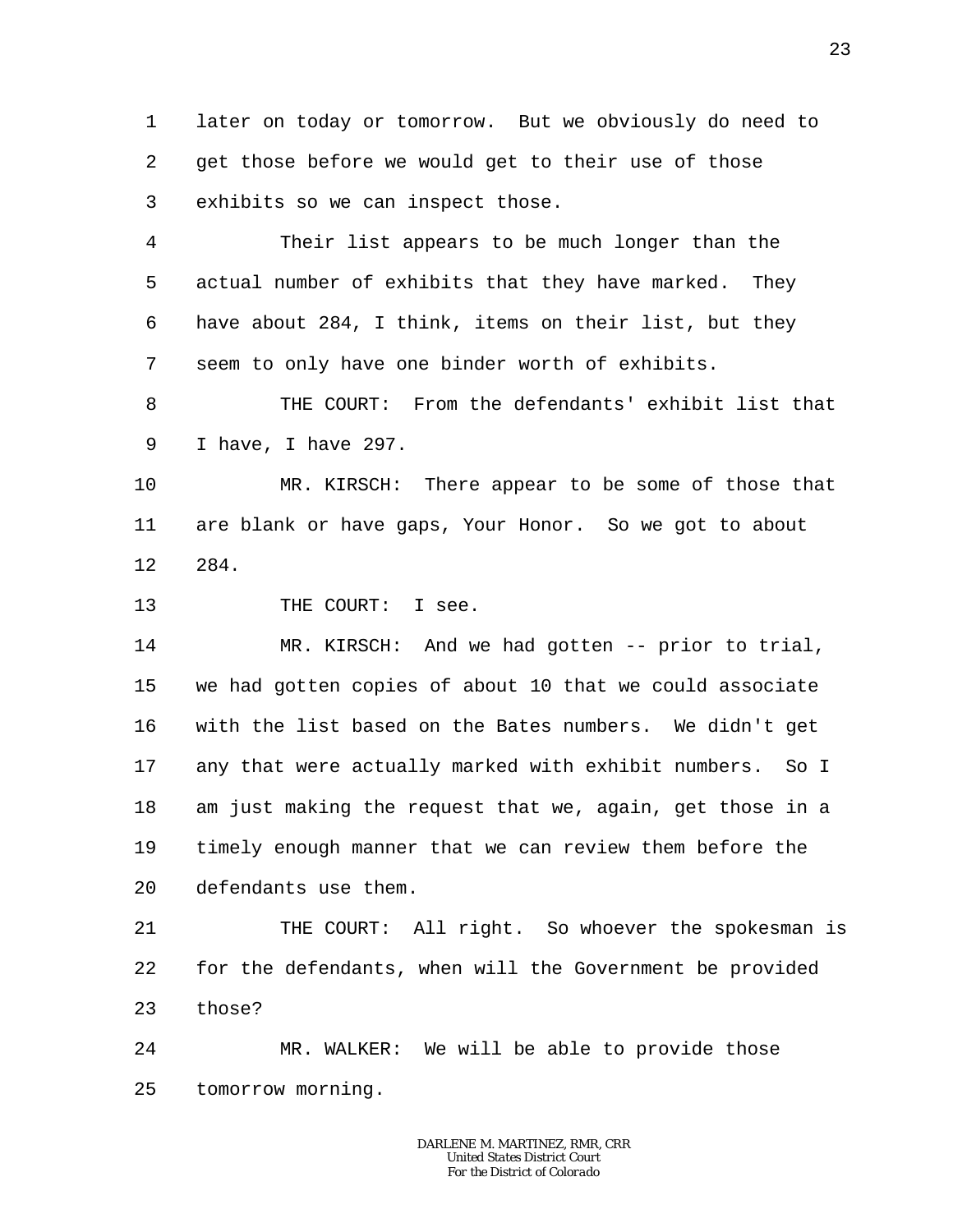1 2 3 4 5 THE COURT: All right. And as long as you understand -- and we probably won't get to any witness testimony today anyway. But as long as you understand, you can't use any exhibits unless the Government has been given opportunity to review beforehand.

MR. WALKER: We understand.

6

7 8 9 10 11 12 13 MR. KIRSCH: Your Honor, a couple of other quick things, if I could. One is, in the course of running criminal histories for our witnesses, we have determined -- we have one witness who may have a felony conviction. We are trying to get the details about that today. And we'll provide that to the defendants as soon as we have that.

14 15 16 17 18 19 20 I believe that it is going to be too old to be admissible under the Federal Rules of Evidence, but -- and I don't expect that that witness will be called until the second week of trial. I just wanted the Court to be aware that we may need to raise that again at some point during the trial, and we'll obviously bring it up with the Court before we would call that witness.

21 THE COURT: All right.

22 23 24 25 MR. KIRSCH: I wanted to ask the Court about the stipulated exhibits and what the Court's procedure was in terms of the timing of admission of any stipulated exhibits.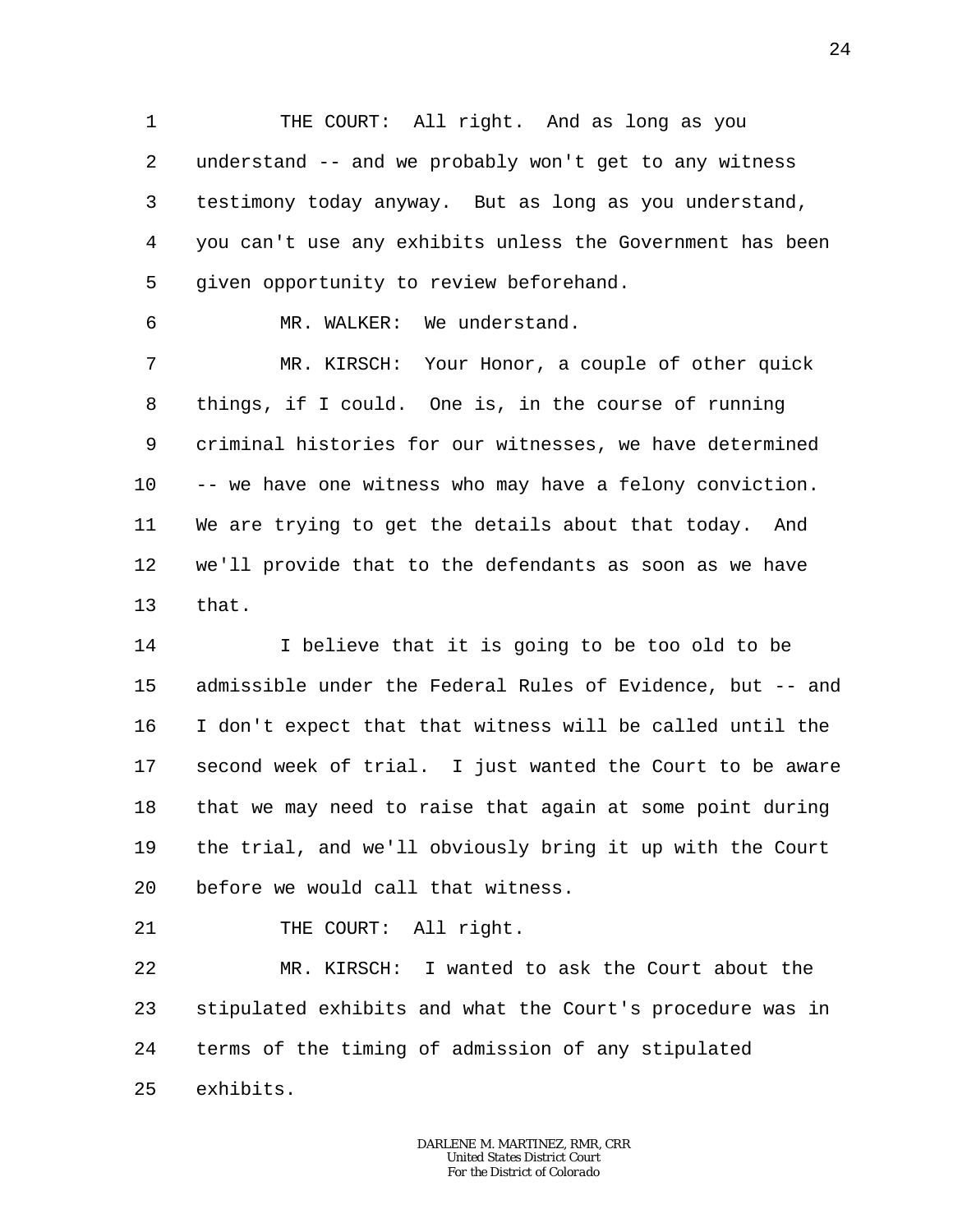1 2 3 4 5 6 7 THE COURT: Because there are so many exhibits, I would just request that you -- we not offer them all at once. When you are going to use it with a witness, you merely indicate to the Court that this has been stipulated to, and I will admit it at that time. Otherwise, I have 600 exhibits, half of which may never ever be addressed. MR. KIRSCH: Thank you, Your Honor.

8 9 10 11 12 13 THE COURT: So just so the defendants understand, I am not accepting any stipulated up front. If you want an exhibit to be introduced and to be considered by the jury, you have to move its admission. But if it is stipulated, all you have to do is tell me it is stipulated and I will let it in.

14 15 16 17 MR. BANKS: Your Honor, were you done? Your Honor, with regard to the number of exhibits, we have eliminated a number of those that we're actually not going to use. So the 284 number will sufficiently go down some.

18 19 20 21 22 23 24 THE COURT: All right. That is good. That is why I don't admit exhibits up front. As you go through the course of trial, you will figure out that some of these don't need to be admitted. I understand that for purposes of being prepared here, you gave me every exhibit you might possibly use. But that is why I will only admit the exhibits as we use them.

25 MR. KIRSCH: The last thing that I had, Your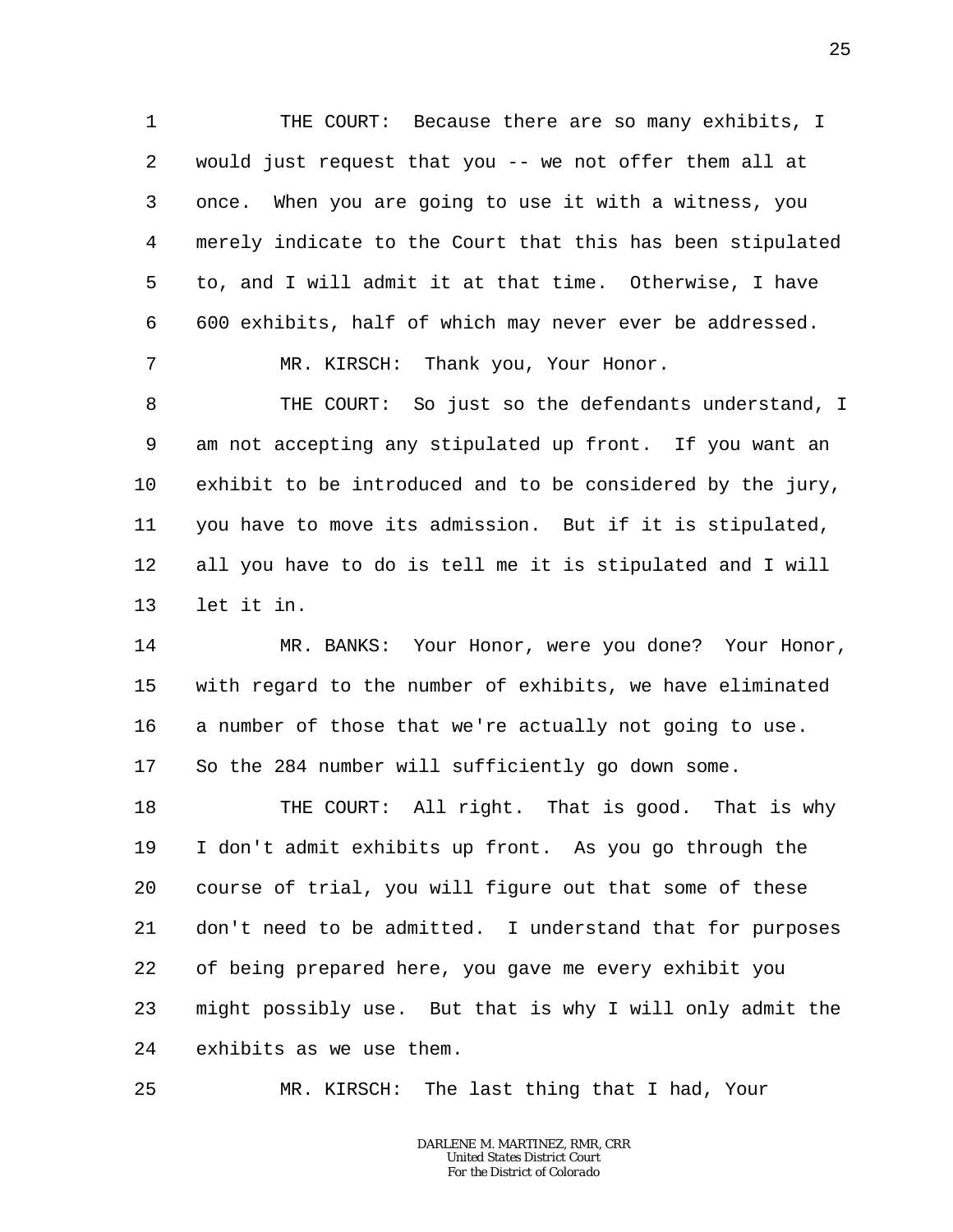1 2 3 4 5 6 7 Honor -- thank you for indulging me -- is I raised something akin to this when we had the pretrial conference. I wanted to just ask the Court again about, in terms of opening statements, the defendants continue to have on their witness list and on their exhibit list a number of items that refer to events that occurred well after 2005.

8 9 10 11 12 13 14 15 16 They have, for instance, the reporter from the Colorado Springs newspaper that I assume is linked to the complaints that they have previously made that the search warrant affidavit that they claim was under seal was improperly disclosed. They continue to have witnesses listed from the Philadelphia Police Department, where they were attempting to sell their software in 2008. They also have listed a number of videos that are -- they are referring to as "a just cause" videos.

17 18 19 20 21 22 23 24 Those are videos that, as far as we know, were produced by the defendants or someone working with the defendants. Those consist primarily of comments; complete hearsay by the defendants and a number of other defendants about what they perceive as problems with the investigation and/or prosecution of both this case and Ms. Clark's case. They contain personal accusations about various Government personnel.

It is the Government's position that references to

25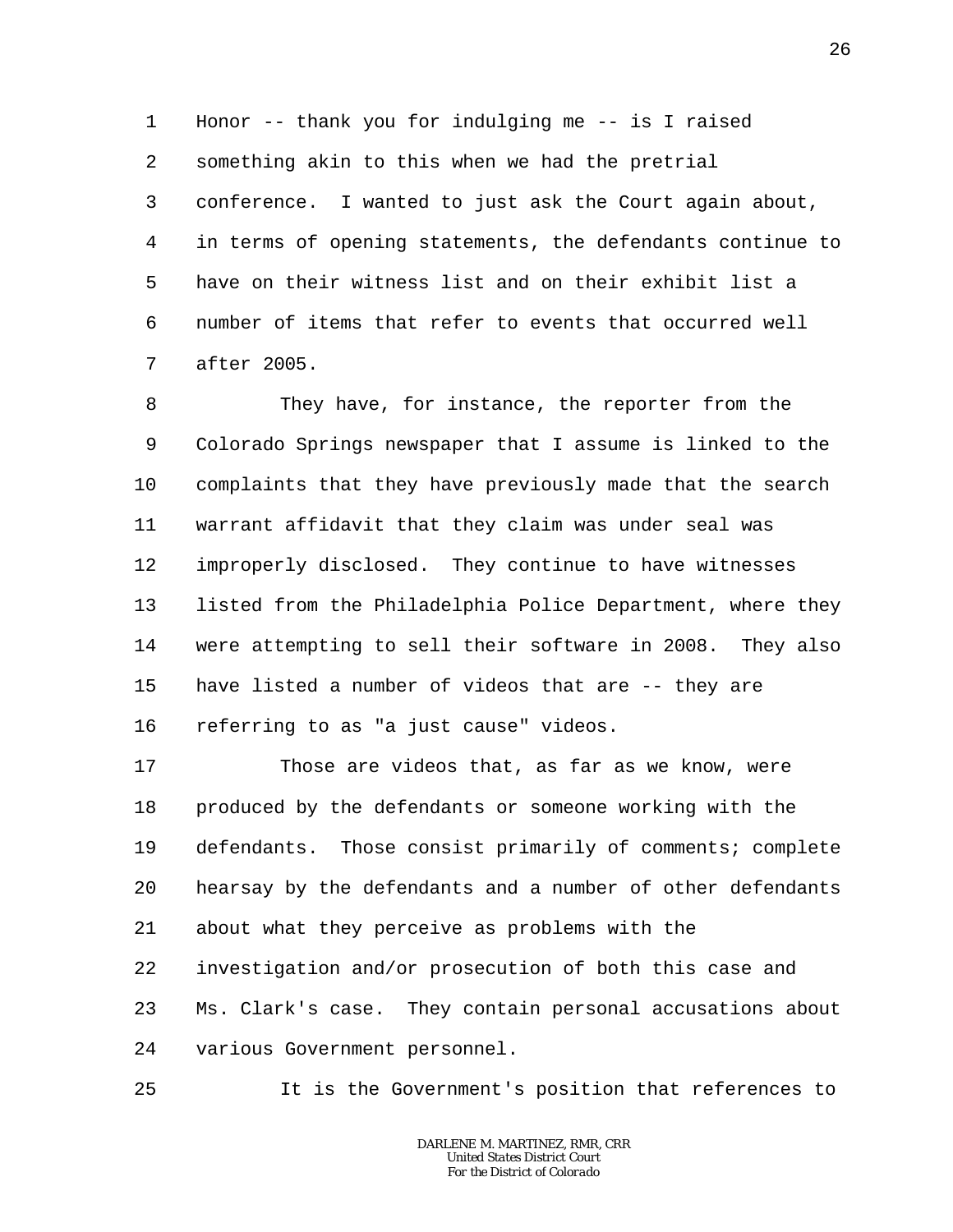1 2 3 4 5 any of those things in opening statements would be irrelevant and improper, and that the defendants should be precluded from referring to those in opening statements. And the Government certainly intends to object in opening statements if those matters are referred to.

THE COURT: All right. Defendants?

6

25

7 8 9 10 11 12 13 MR. BANKS: Your Honor, with regards to some of the things that happened as far as -- first, I want to address the -- that Telegraph article. That particular article - and, as you know, we are on record as filing a complaint that it was under seal. And in the actual pre-Indictment delay motion, that was articulated in that motion, as well.

14 15 16 17 18 It is our opinion, as far as us being able to conduct business on a routine business, that article was used not only by Mr. Smith here to pass to staffing companies as he brought them in, but it was also used and affected us to be able to do business after the raid.

19 20 21 22 23 24 So as far as we're concerned, it is relevant due to the fact the Government has used this particular article, not only as a sword in many cases to inhibit us, and we feel like it is our right to be able to put that sort of evidence on as far as the actual actions of the Government.

THE COURT: Now, are you intending to try to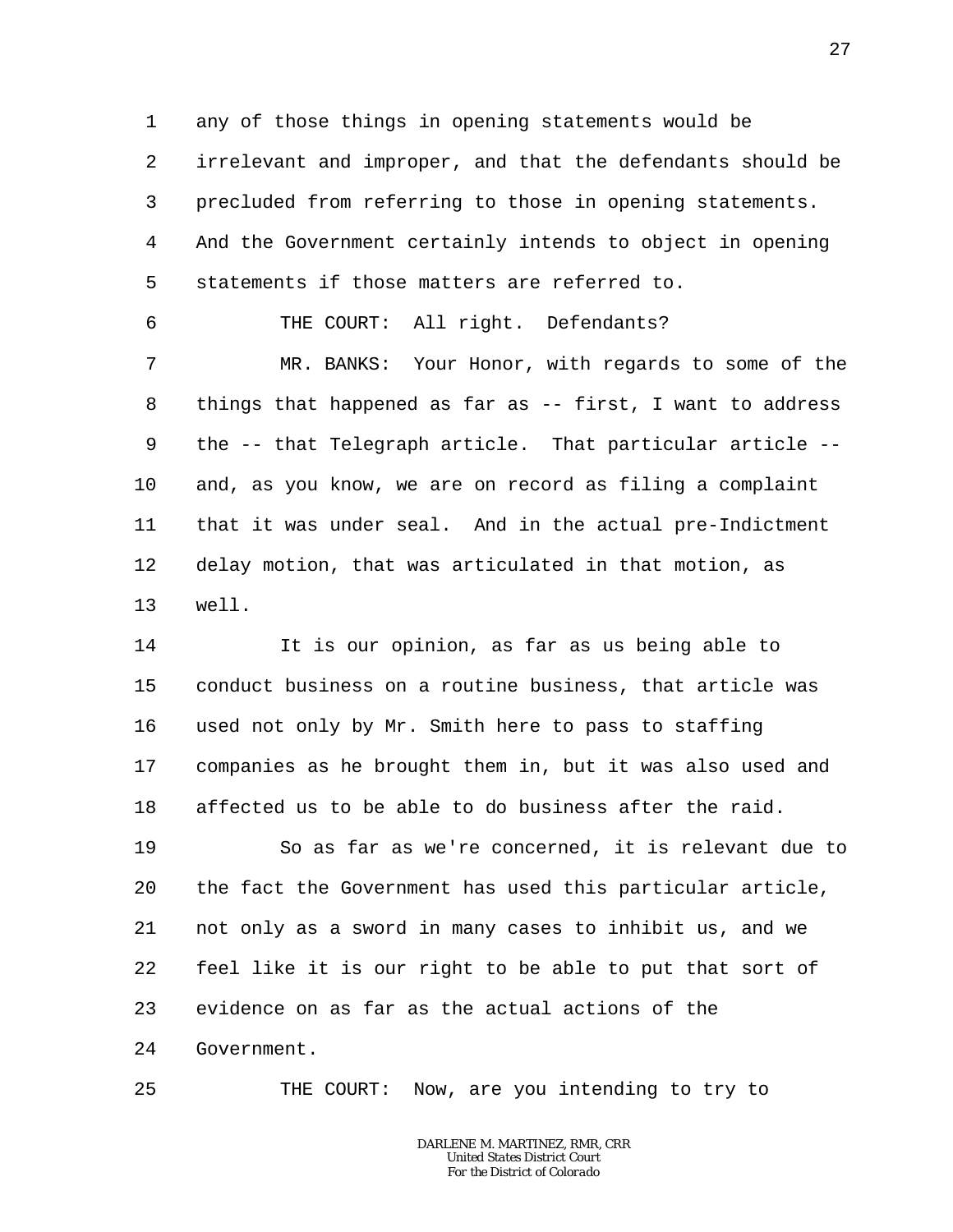1 introduce the article, itself?

2 MR. BANKS: Yes, we are.

3 4 THE COURT: How are you going to lay the foundation for that article?

5 6 7 MR. BANKS: Well, the foundation for the article, various FBI personnel actually speaking in that particular article.

8 9 10 11 THE COURT: All right. But that doesn't get the article in. That may get their statements in. You can ask them about their statements. That will not get the article in.

12 13 14 15 16 MR. BANKS: And Mr. Beebe actually wrote the article. So if he is here to testify, he will be able to lay the foundation as far as the testimony about what he received, when he received it, along those particular lines.

17 18 THE COURT: And the relevance of all of that information is what to your defense?

19 20 21 22 23 24 25 MR. BANKS: Well, the Government -- as you said in the previous hearings, we have the right to put on a defense. Part of our defense is that the Government came after us for motivations that are not -- that we don't consider pure justified motivations at this particular time. So that will be part of our case with regard to how the Government conducted this investigation, not only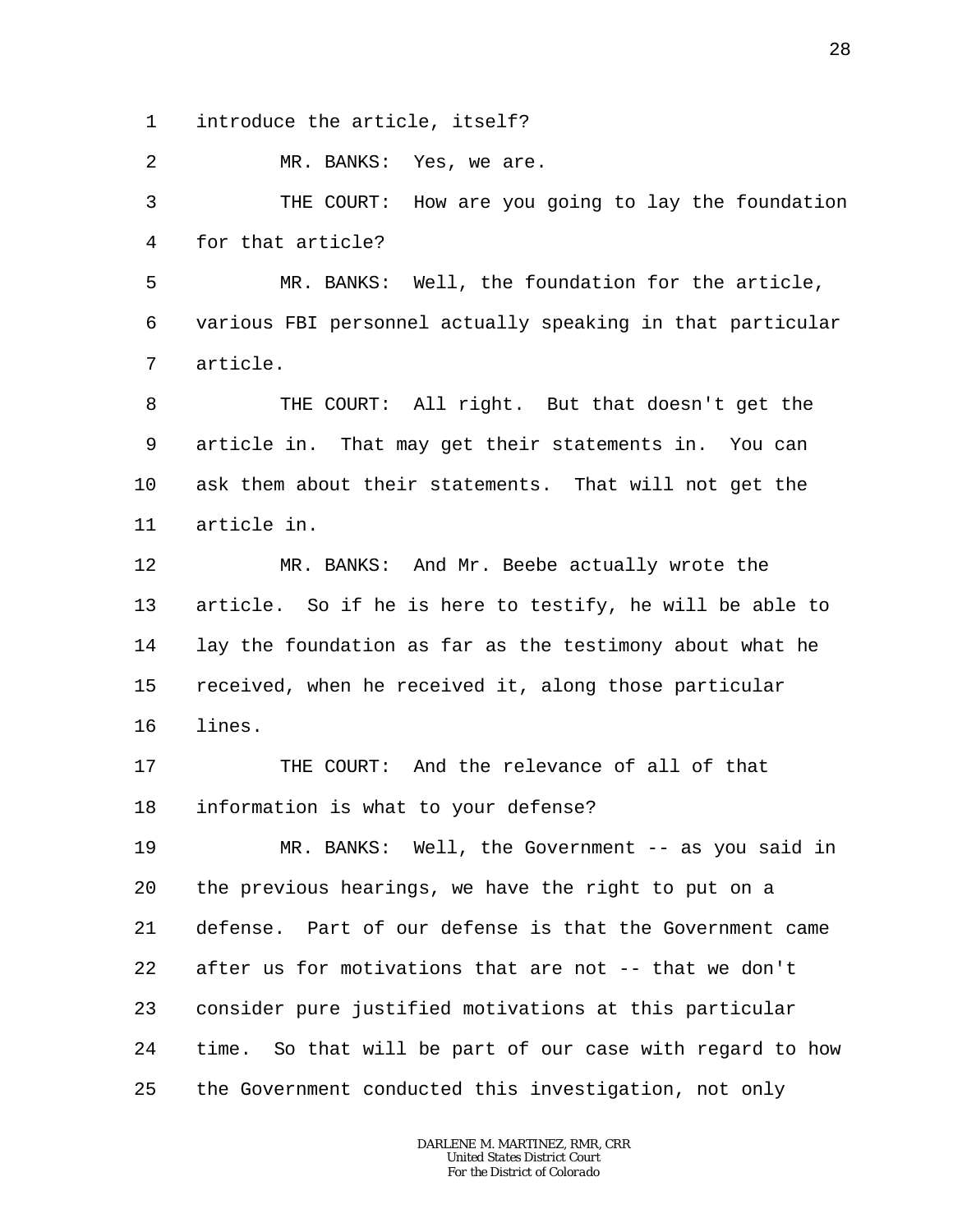1 2 3 before -- during 2002, but on through past the end of 2009. As they mentioned, Philadelphia and those type of places.

4 5 6 7 8 9 The Government is on the record as -- whether the Government wants to introduce that or not, there is relevant testimony from those individuals that not only speak to our character or our belief, as far as what we were doing as a business, which we think is relevant as far as intent, so on and so forth.

10 11 12 13 14 15 16 17 The Government has asserted on numerous times that this case is only about representations and those things that were made, but this case is about our specific intent, and to sign contracts and to do various other things, not only with staffing companies, but in good faith to do things as far as our business was concerned. And we feel, obviously, that that is very relevant information for the jury to be able to consider.

18 19 20 21 22 23 If the Government did not want that sort of evidence in, why were they continuing the investigation, which that article came up again. And the Inspector General for the City of Philadelphia is on the record, and some people from Philadelphia, that they had a conversation with Mr. Kirsch.

24 25 So if Mr. Kirsch is involved in conversation with places and businesses that we are trying to do business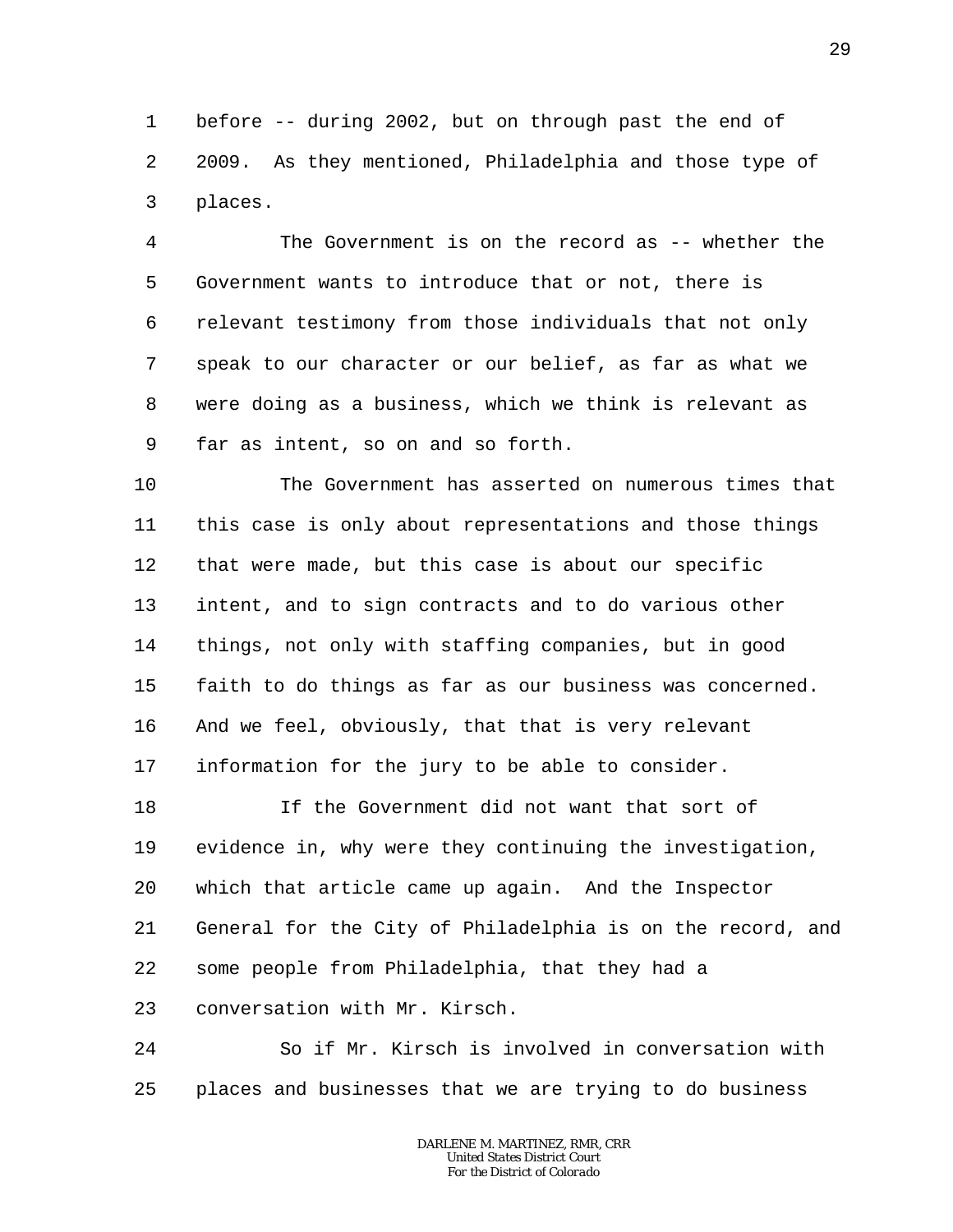1 2 3 4 5 with, if the FBI is going there to interview different people in 2009, is it not relevant that that information should come in, because if the FBI didn't want it in, maybe they shouldn't have been interfering in our business.

6 7 8 THE COURT: What I need to understand is what is the relevance of what happened in 2009 to the charges in 2005?

9 10 11 12 13 14 MR. WALKER: Your Honor, if I may add to what Mr. Banks stated. The relevance of that article that happened immediately after the raid -- and if it was under seal, as we believe, is improper for the release of that information, as well it impacted our ability to make sales and, thus, pay debts in a timely manner.

15 16 17 18 19 20 21 As Mr. Banks alluded to, law enforcement agencies did see that article. We approached them to make sales, they would refer to that article and the fact that there was a raid, and the fact that that information was released by the FBI. And so the two are directly related, because it impaired our ability to make sales and, thus, have sufficient revenue to pay on our debts.

22 23 24 25 THE COURT: But, remember, I told you that the fact that you may have intended to use -- may have intended to pay back moneys that are alleged that you obtained through fraud is not a defense to the fraud claim; right?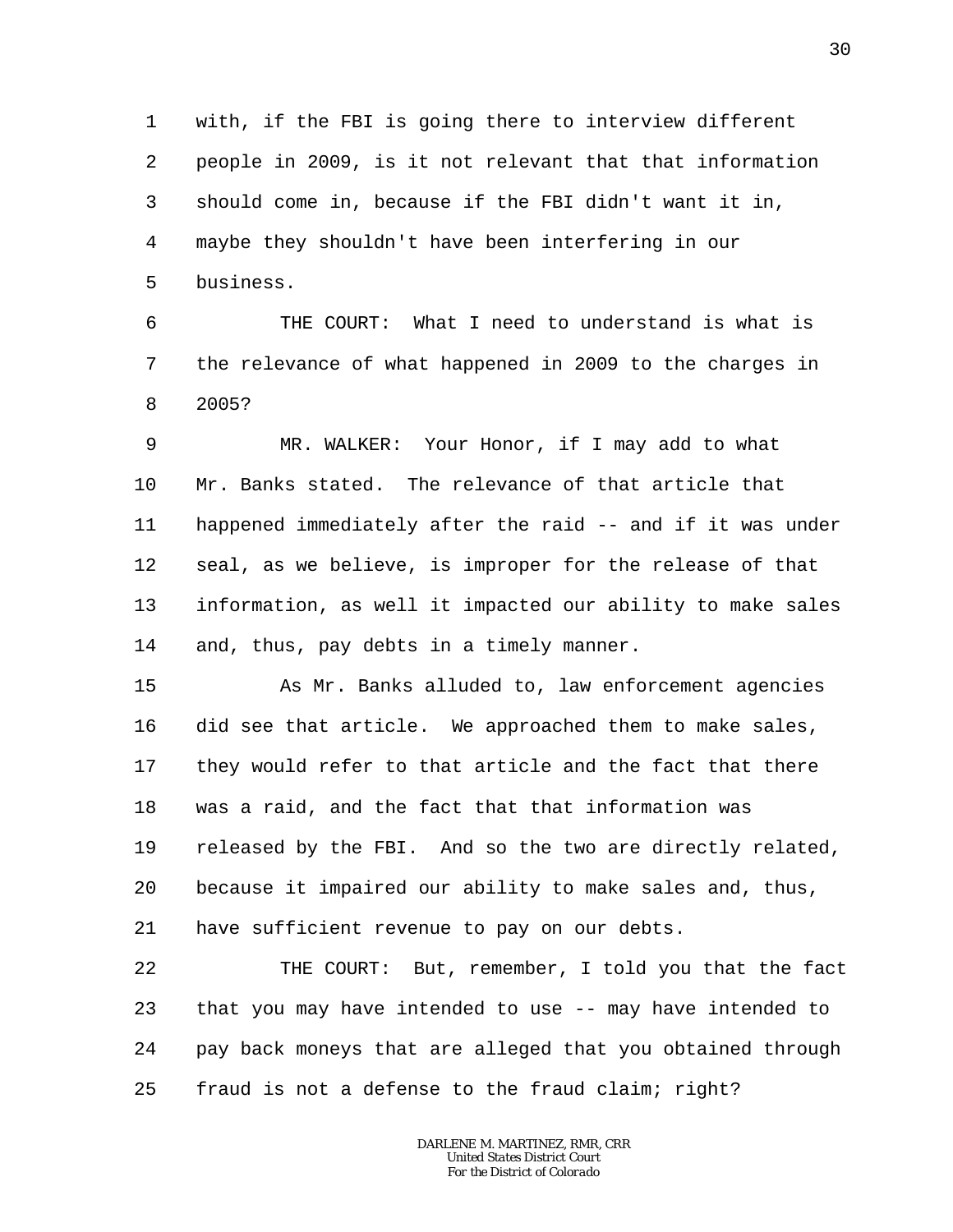1 2 3 4 5 6 7 8 9 10 11 I am not going to make a ruling on it at this time, but I want to caution the defendants, you have to be careful. If you have to tell the jury something that you will prove in your opening statement that you do not prove, they will hold it against you. So be cautious as to how far out on that limb you want to go; telling them things that you are going to prove, if you don't know that you are going to be able to prove them or get them in as evidence. I will not tell you you can't, but the jury will listen carefully to what you say. And the worse thing you can do is over promise your case.

12 13 14 15 16 17 18 19 All right. And, Mr. Kirsch, if you feel at a certain point you need to make an objection, you need to make an objection. But I will not rule prematurely until I know what the evidence is and how it really ties into the allegations in this case, I can't make a ruling. I will tell you that it seems to me that something that took place in 2009 is going to be totally irrelevant to any claims you have to make in this case.

20 21 22 23 24 25 If it is something that took place immediately after the Indictment was issued and it was leaked, and you have evidence that it was illegally leaked, that may be more relevant. I just don't know enough about the case. MR. KIRSCH: Your Honor, just on that point about the search warrant. The Court has already ruled on that;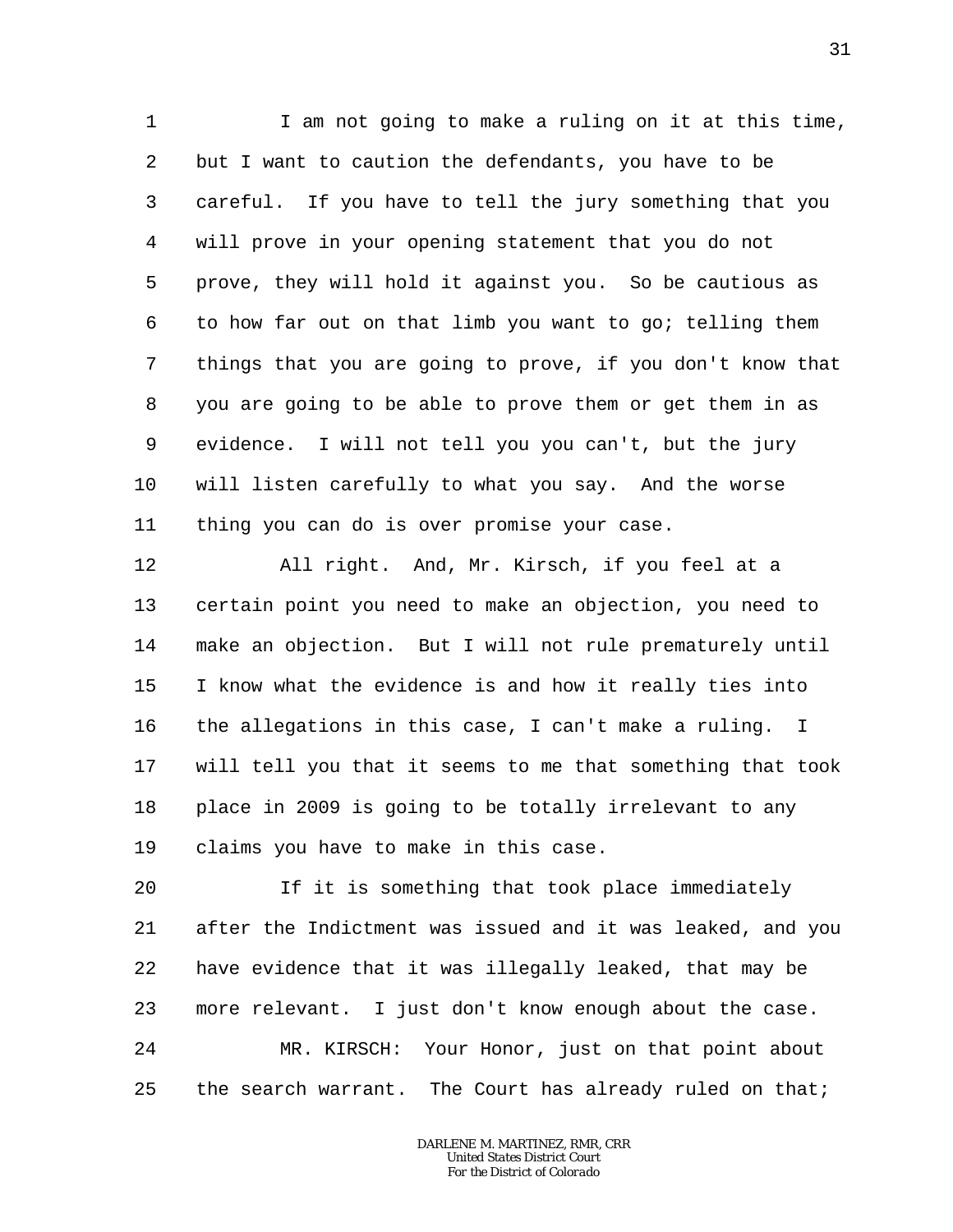1 2 3 4 5 that it did already come up, and the Court already found that there wasn't anything improper about what happened. But the defendants keep wanting to refer to that. The Court has already ruled on that. The Court has already ruled it wasn't improper, and that it wasn't.

6 7 8 9 10 So the Government's position is that that should be excluded. The Court has sufficient information to exclude any attempt by the defendants to reference to something that they claim is improper when the Court has already found that it wasn't.

11 12 13 14 15 16 17 THE COURT: Well, if I already ruled on it, you can raise that. If they are going to assert something like that, then you can definitely raise the fact that I have already ruled on it. I am not sure exactly what it is that they are trying to bring in, and I don't want to rule prematurely and preclude them from something that may be relevant. I don't know.

18 19 20 21 22 23 24 25 MR. BARNES: We would like to use it as credibility for their witnesses if they have Agent Smith testify. He did testify earlier that how the case started was staffing agencies contacted the FBI. That contradicts evidence that how the -- basically, of the case started by a letter received by U.S. Attorney's Office. He stated under oath that the issue is the Government used that as evidence to basically inform the staffing agencies that they had been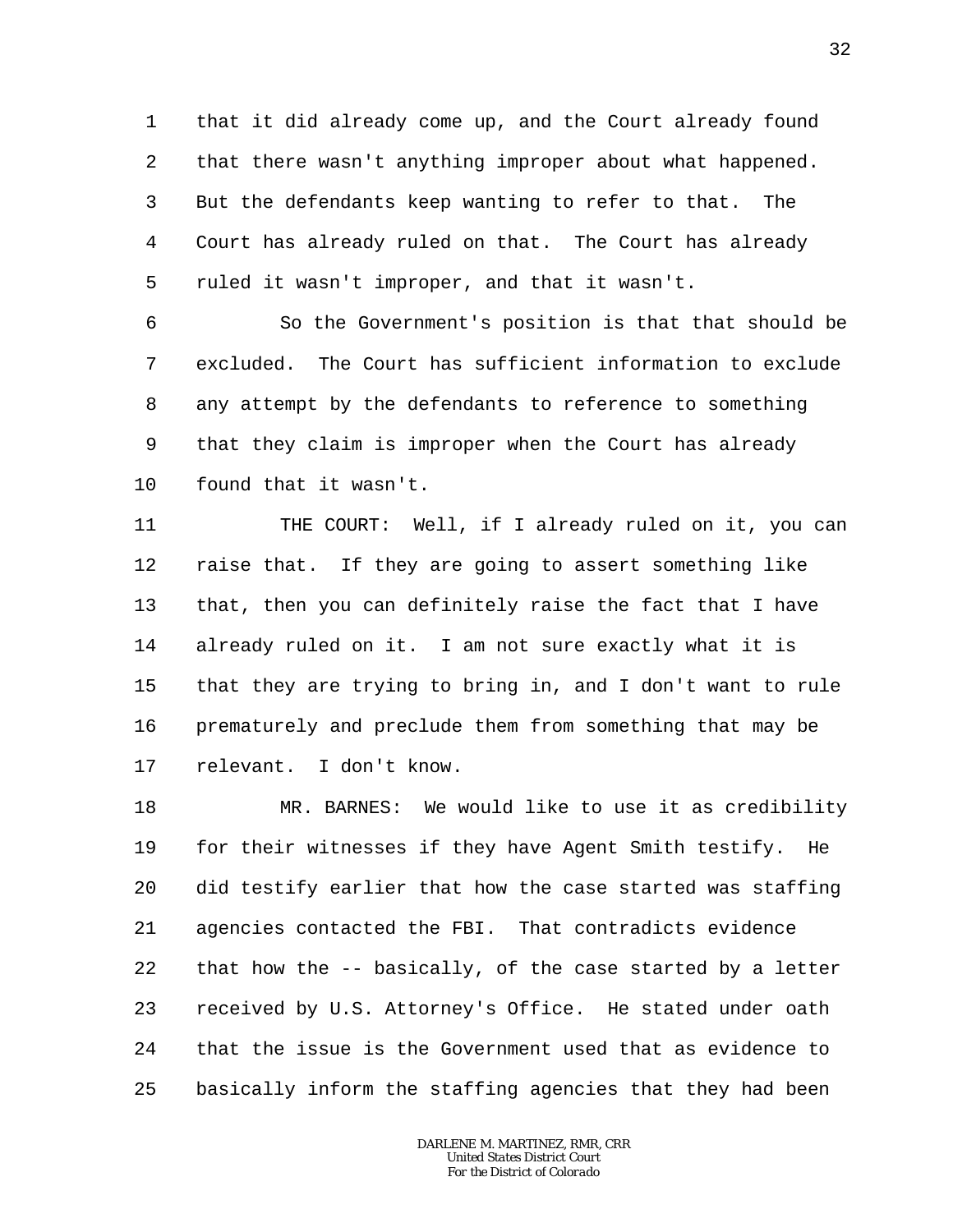1 2 3 4 5 6 7 part of some scam, without giving -- basically, they were using -- with their statements, they were trying to prove the fact that they had been scammed without them ever contacting the FBI or any Government official at the time. THE COURT: If it goes to credibility, it may come in some other way. I don't know. I will not make any advance rulings. Counsel, you handle it the best way you

8 9 10 think you need to handle it. But I will not preclude, without having a better understanding of what exactly the defendants intended to introduce.

11 12 13 14 15 16 17 18 19 20 21 22 MR. BANKS: Your Honor, one final quick statement. The theory of our defense, and the pattern of our business activities, that was in 2002 to 2005, and on as far as our dealings with law enforcement, law enforcement will be testifying in this particular case, not only from the NYPD, but from other law enforcement agencies. The how we conducted business, Your Honor, is of extreme importance to at least the thought of whether a company would be engaged in a scheme if they're participating legitimately in business and these legitimate transactions and legitimate meetings, and that pattern of legitimacy continued on until 2009.

23 24 25 And our interactions with these people, what we told them, what we told them in 2002 is going to be consistent with what we told them in 2009.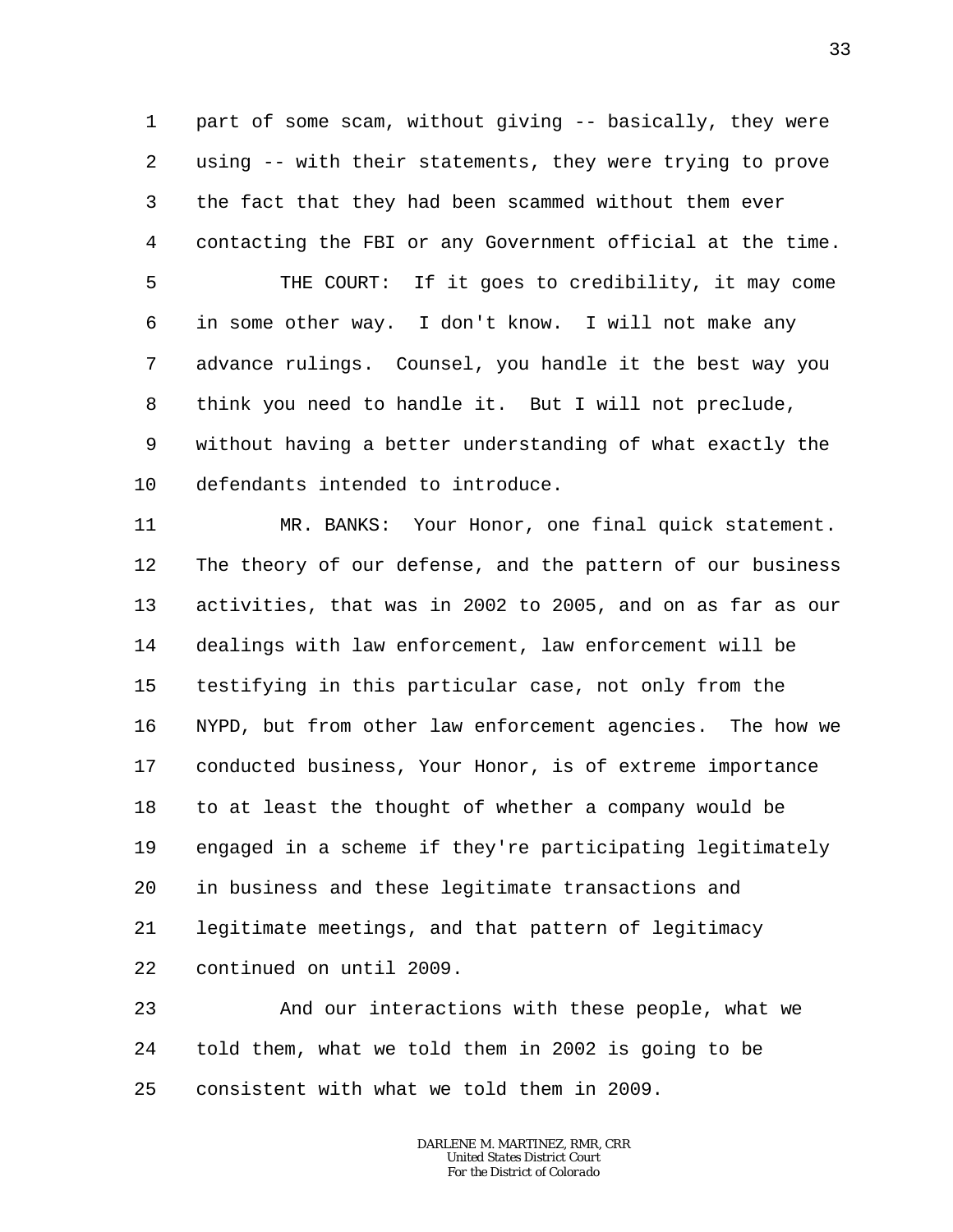1 2 3 4 5 6 7 8 THE COURT: All right. But you are not going to get into -- I've already ruled on that part. You can get into anything that is reasonably related to 2005 and before, but we will not get into 2009-2010. And, also, I need to caution you, this opening statements. This is what facts you are going to prove, what witnesses you are going to bring in, and what they are going to say. It is not argument.

9 10 11 12 13 I need to be very clear on that. And I have lawyers that don't understand that concept, and I sometimes have to interrupt them and say, sorry, this is not closing argument, this is opening statements. It is what your facts are going to show. All right.

14 Anything further?

25

15 MR. KIRSCH: No, Your Honor, thank you.

16 17 18 19 20 21 22 23 24 THE COURT: All right. We have been keeping the jury waiting, so I am going to allow Ms. Barnes to bring in the jurors. As I have indicated, they have been randomly numbered already from one through whatever. We have 98, I think. She will seat them in the order. We start with number 1 on this end in the back row, 2, 3, 4, and then it comes back up here to 9, 10, 11, and then we just go this way each time, all right, so that you know the numbers of the jurors.

I will be conducting the entire voir dire. I will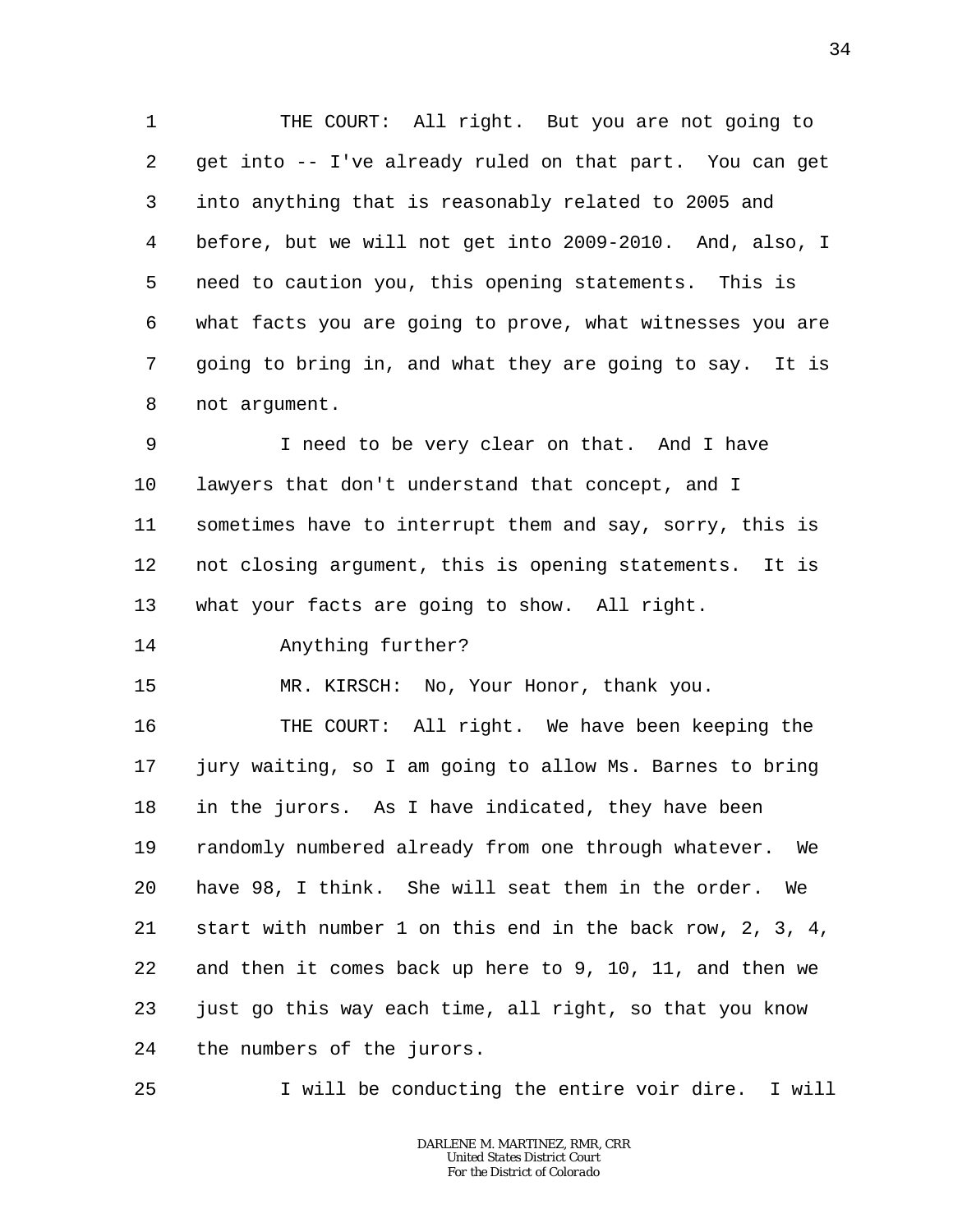1 2 3 4 5 6 7 call you up here. I will call you up after I finish the main bulk of my voir dire to see if you have any challenges for cause. And we will discuss that. If there are challenges for cause, and I accept those, I will then have to call new jurors up to fill those places, we will go through voir dire again, and then we will get to the peremptories.

8 9 10 11 12 13 14 15 16 17 After we do the peremptories, I will call you up before -- once I see the list, I will call you up for any other additional motions that you may want to make at that point. And if there are none, or if there are, I will rule on them, and then we will tell the jurors who are excused and who are going to be main jurors in this case. I expect this will probably take the bulk of the day. I don't know that we will have time to do openings today, but we will just see where we are at. All right. So Court will be in recess until Ms. Barnes brings in the

18 jurors. And we will proceed at that point.

19 20 (Voir dire proceedings had but not transcribed per request of ordering party.)

21 22 (The following is had in open court, outside the hearing and presence of the jury.)

23 THE COURT: All right. You may be seated.

24 25 Before we broke for the lunch break, I did have the proposed preliminary jury instructions circulated to you.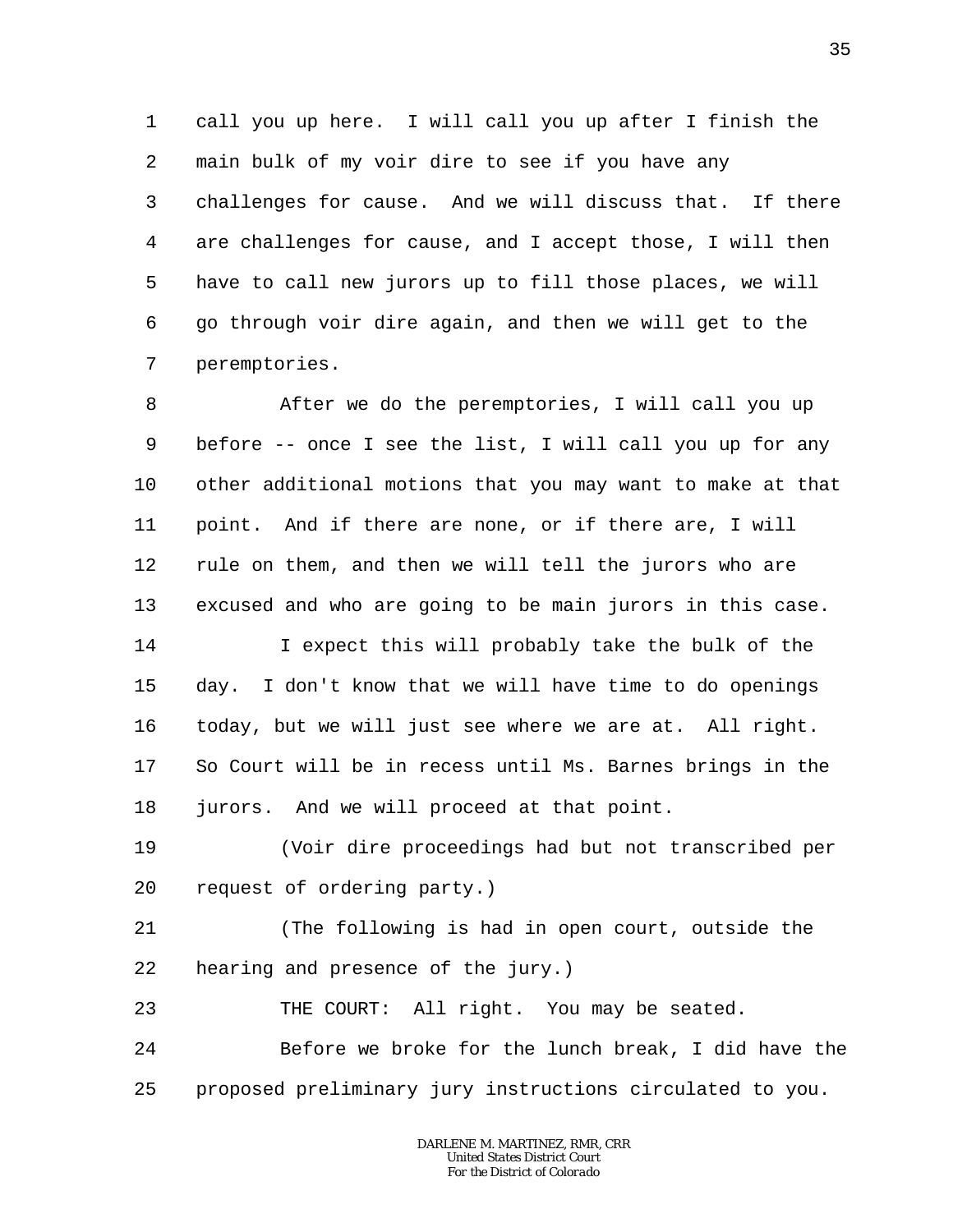1 2 3 4 5 6 And I did that so that we would know whether or not you had any objections to those proposed jury instructions, because my staff will need to make copies. My intent would be to read those, if there is no objection to them, to the jury, immediately preceding your opening statements tomorrow.

7 8 9 10 11 12 13 14 15 16 17 18 So I don't know. I know you have been busy here. You have been busy with the jury selection. What I would like to do, to give you adequate time to go through them -- I didn't change anything other than what I told you. I deleted No. 14, No. 19 and No. 20. I have left all of the others in. So it was essentially the one instruction that dealt with the Indictment that I took out and the two that are really concluding instructions, and I labeled these "preliminary." And I will tell the jury that if they change at the end of the trial -- and I will read them the final instructions, it is the final instructions that will govern.

19 20 21 22 23 24 25 So, at this point I think you probably need some time to review them. I would request that you are back here promptly -- remember that. It won't be quite as busy tomorrow because we won't have all those jurors come in, but I would like to start promptly at 8:30. And if you are going to have any objections, then we need to get those -- you may need to come in early, because we need to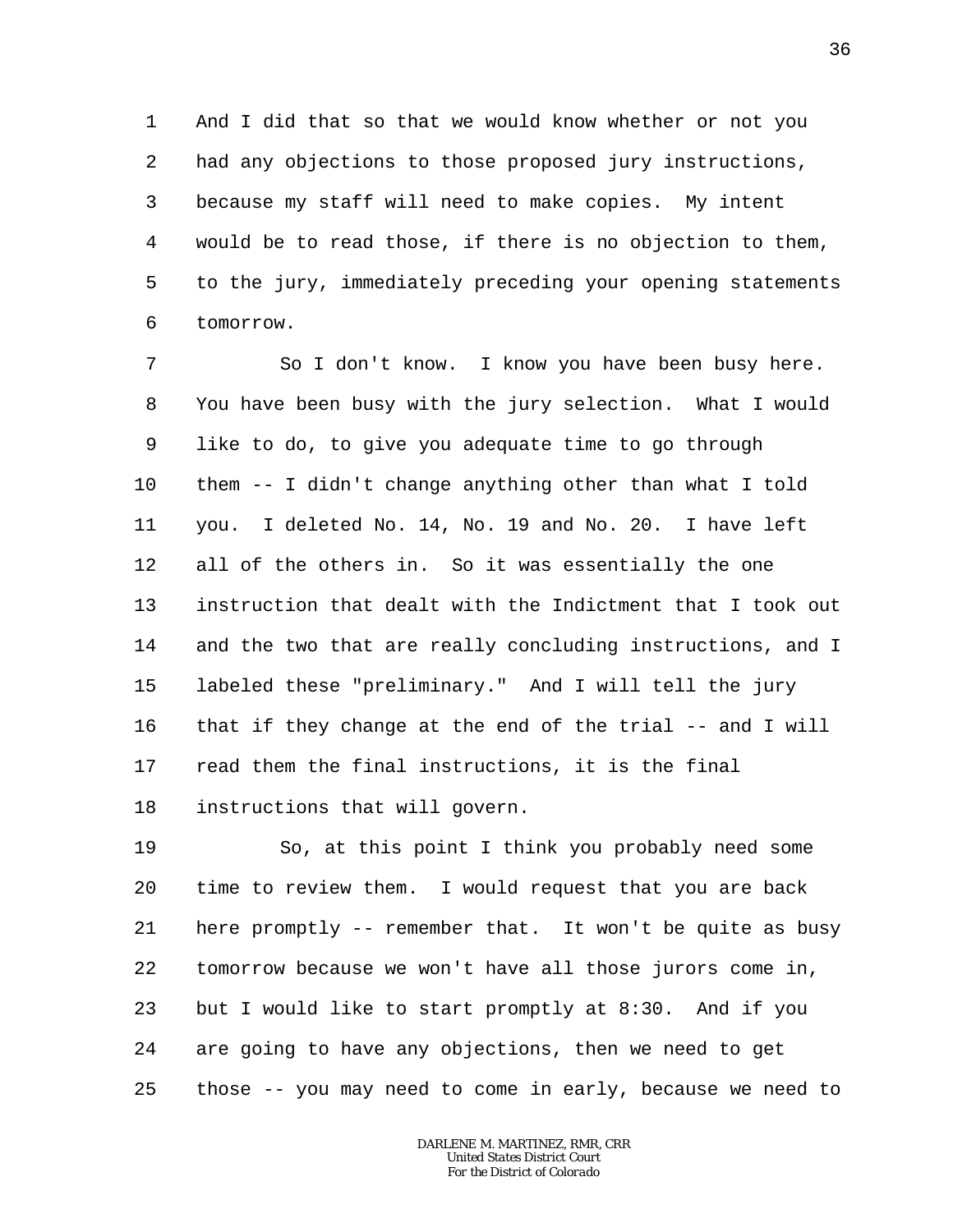1 2 make those changes, but I want to give my staff time to make copies.

3 4 5 6 7 8 9 10 11 12 13 14 15 16 17 18 19 20 21 22 23 24 25 Each juror will have a copy of the instructions as I read them. They will be allowed to keep those instructions as we proceed through the trial. I will tell them, however, that these are just the preliminary instructions, and they are subject to change, and my final instructions will be what will govern this case. All right. So 8:30 tomorrow. If you have objections, that is when we will address those. And if we can get that done promptly at 8:30, my staff can start making copies. I did put, as you notice, a table of contents. I do that with all my jury instructions, because I think it helps the jury to find things easier. Anything to be raised or brought to my attention before we adjourn for the evening? MR. KIRSCH: Your Honor, just a question. Will the Court also make a copy of the preliminary instructions a part of record? Will those be copied? THE COURT: Yes. They will be a part of the record, and that is the other thing I need to ask you. At the final trial prep conference, I had not indicated that. I would prefer not to have my court reporter have to transcribe. I will read them verbatim. I will make no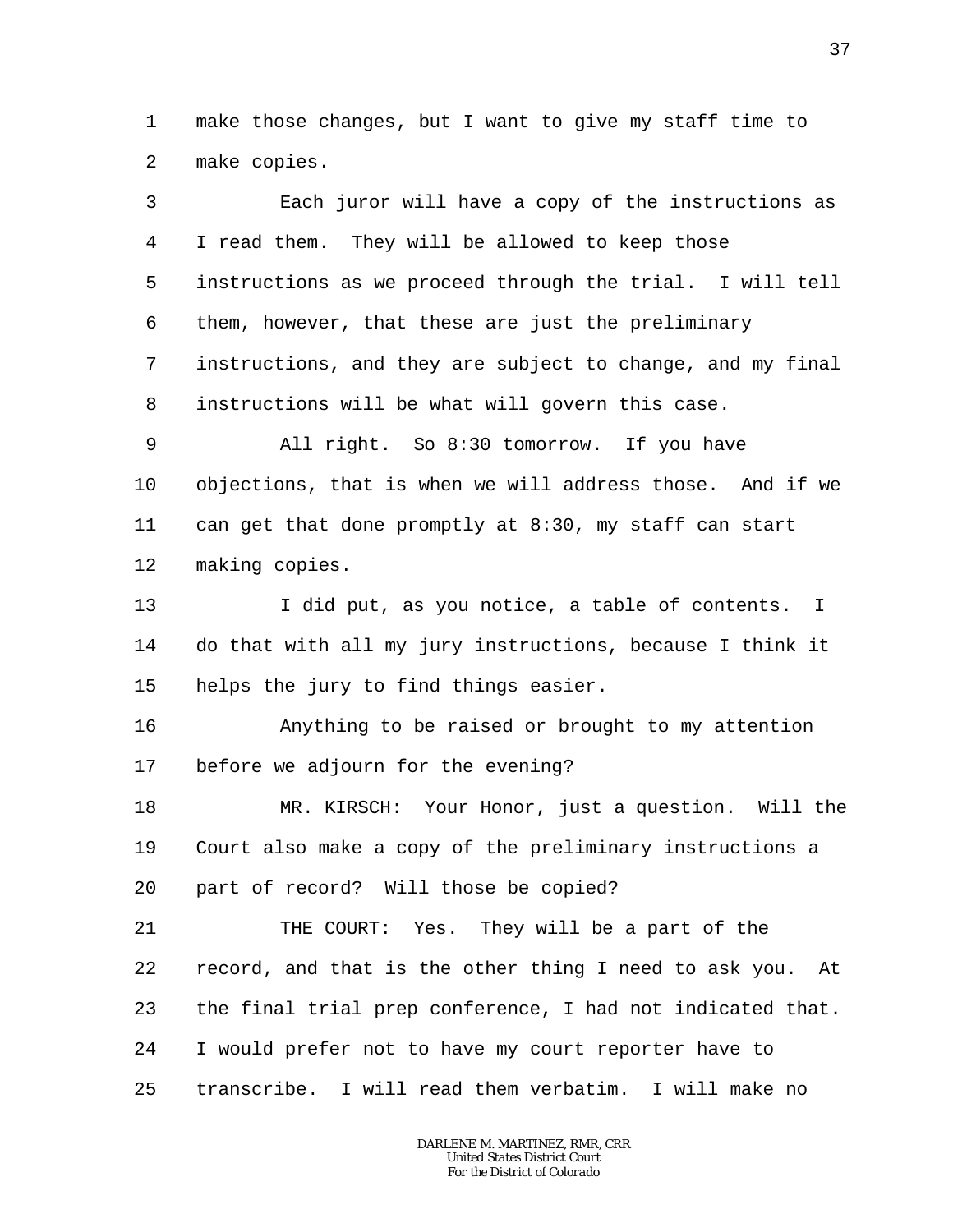1 2 3 changes to them. They will be made part of the court record, so that if there is any matter for appeal, you all will have the exact instructions.

4 5 6 So do I have your consent not to have my court reporter go through and having to transcribe those as I read them?

7 8 9 MR. KIRSCH: Yes, from the Government, Your Honor. MR. BANKS: Yes, Your Honor, as long as those are attached.

10 11 12 13 14 15 16 17 18 19 THE COURT: Yes. And if I do make any changes, as I indicated with the final, it will only be if there is a typo. And I've tried to read these very carefully. So I do read them. If you see anything that needs to be changed, let me know and we will make those changes at the time. But I will only make those sorts of grammatical or clerical error changes, and I will do it on mine and initial it, and that is what will go into the record. Other than that, I do not make any changes, I read them verbatim.

20 21 All right. It has been a long day. Anything further?

22 23 24 25 MR. KIRSCH: Nothing further, Your Honor. I will just go ahead and point out to the Court, to save the staff the burden tomorrow, I believe there is a typo on page 1 of Instruction No. 1.